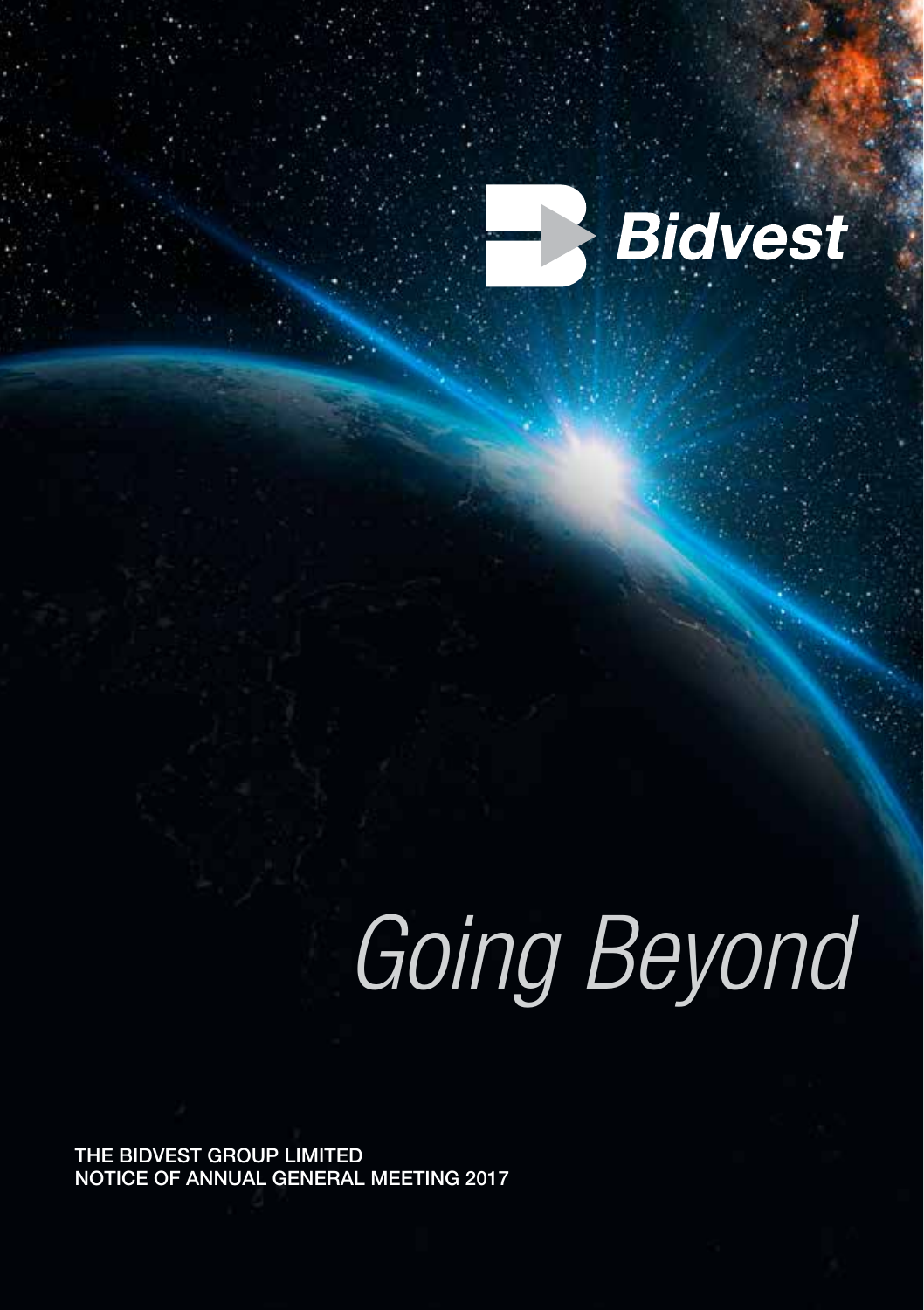The Bidvest Group Limited Registration number 1946/021180/06

### Bidvest annual reports 2017

Available on the Bidvest website, www.bidvest.com. Hard copies of the reports available on request from info@bidvest.co.za. Copies of the report are also available at Bidvest House, 18 Crescent Drive, Melrose Arch, during office hours.

#### This document is important and requires your immediate attention

Please read this document immediately. If you have any doubts about what action you should take, contact your independent financial adviser.

If you have sold or transferred all of your shares in The Bidvest Group Limited you should pass on this document, and the associated proxy form, to the person through whom you made the sale or transfer, for transmission to the purchaser or transferee.

The Bidvest Group Limited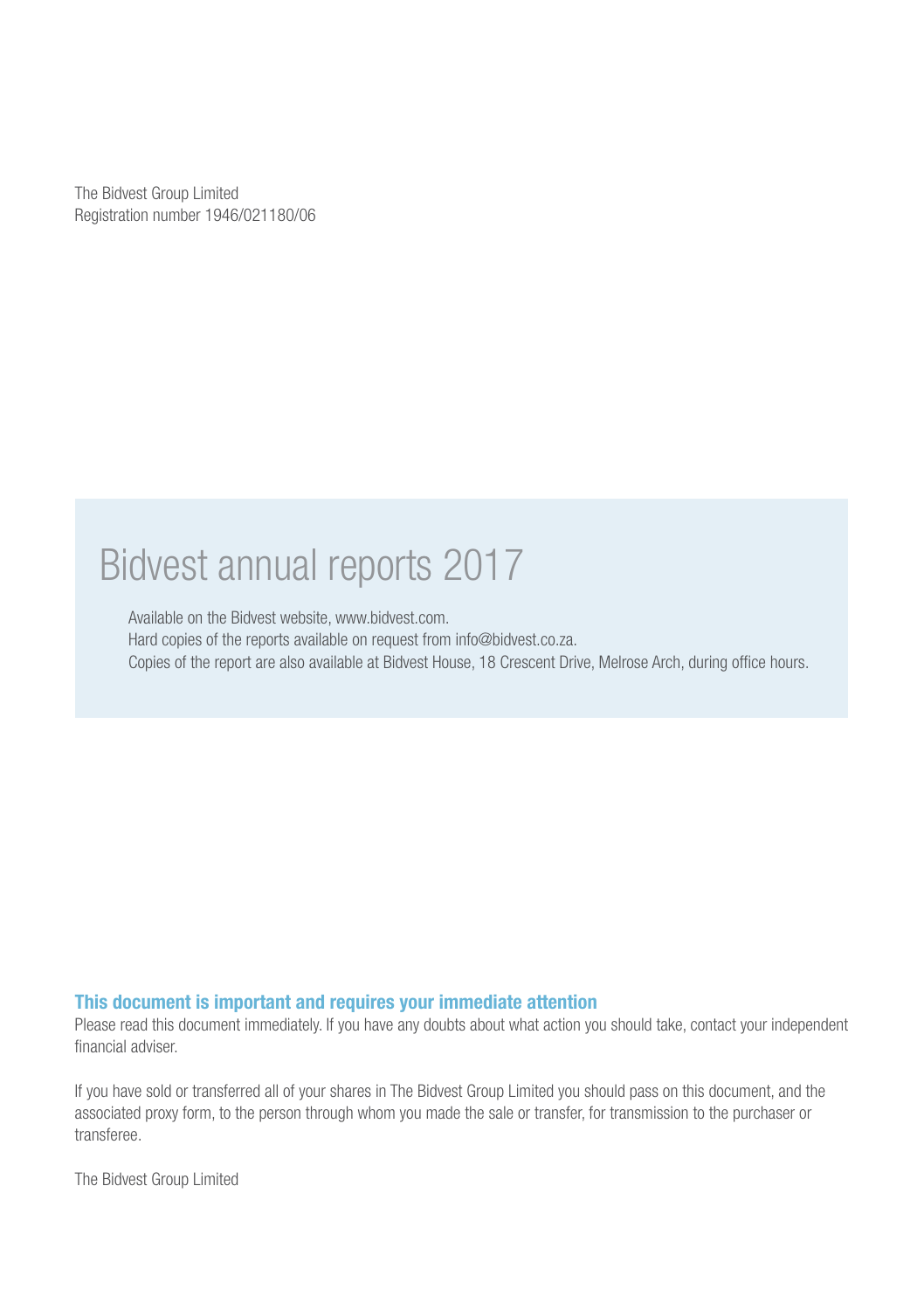### Notice of annual general meeting 2017

Notice is hereby given in terms of section 62(1) of the Companies Act, No 71 of 2008, as amended (the Companies Act) that the 71st annual general meeting (AGM) of shareholders of The Bidvest Group Limited will be held in the boardroom, Bidvest House, 18 Crescent Drive, Melrose Arch, Johannesburg at 10:00 on Monday, 27 November 2017 to consider and, if approved, pass the necessary resolutions with or without modification.

In terms of section 59(1) of the Companies Act, this notice has been sent to shareholders of the Company who were recorded as such in the Company's securities register on Friday, 20 October 2017, being the record date as set by the board in terms of the Companies Act for determining which shareholders are entitled to receive a notice of AGM. Accordingly, the last date to trade to be registered in the register of members of the Company and therefore be eligible to participate in and vote at the AGM is Tuesday, 14 November 2017. Accordingly, only shareholders who are registered in the register of members of the Company on Friday, 17 November 2017 will be entitled to participate in and vote at the AGM.

In terms of section 61(10) of the Companies Act, shareholders or their proxies may participate in the AGM by way of telephone conference call, and if they wish to do so they:

- $\triangleright$  must contact the Group company secretary by email at craig@bidvest.co.za or by telephone at+27 (11) 772 8732 by no later than 14:00 on Tuesday, 14 November 2017, to obtain a pin number and dial-in details for the conference call;
- $\triangleright$  will be required to provide reasonably satisfactory identification;
- $\triangleright$  will be billed separately by their own telephone service providers for the telephone call to participate in the meeting; and
- $\triangleright$  must submit their voting proxies to the transfer secretaries in accordance with the instructions per the paragraph below.

Shareholders who choose this form of attendance may not vote telephonically at the AGM.

#### WHO MAY ATTEND

- 1. If you hold dematerialised shares which are registered in your name or if you are the registered holder of certified shares:
	- (a) you may attend the AGM in person; or
	- (b) you may appoint a proxy to represent you at the AGM by completing the attached form of proxy in accordance with the instructions contained therein and by returning it to the transfer secretaries to be received no later than 08:30 on Friday, 24 November 2017 for administrative purposes.

A proxy need not be a shareholder of the Company.

 Proxy forms must be forwarded to reach the Company's transfer secretaries, Computershare Investor Services Proprietary Limited, Rosebank Towers, 15 Biermann Avenue, Rosebank, 2196, South Africa or posted to the transfer secretaries at PO Box 61051, Marshalltown, 2107, South Africa, to be received by them by no later than 08:30 on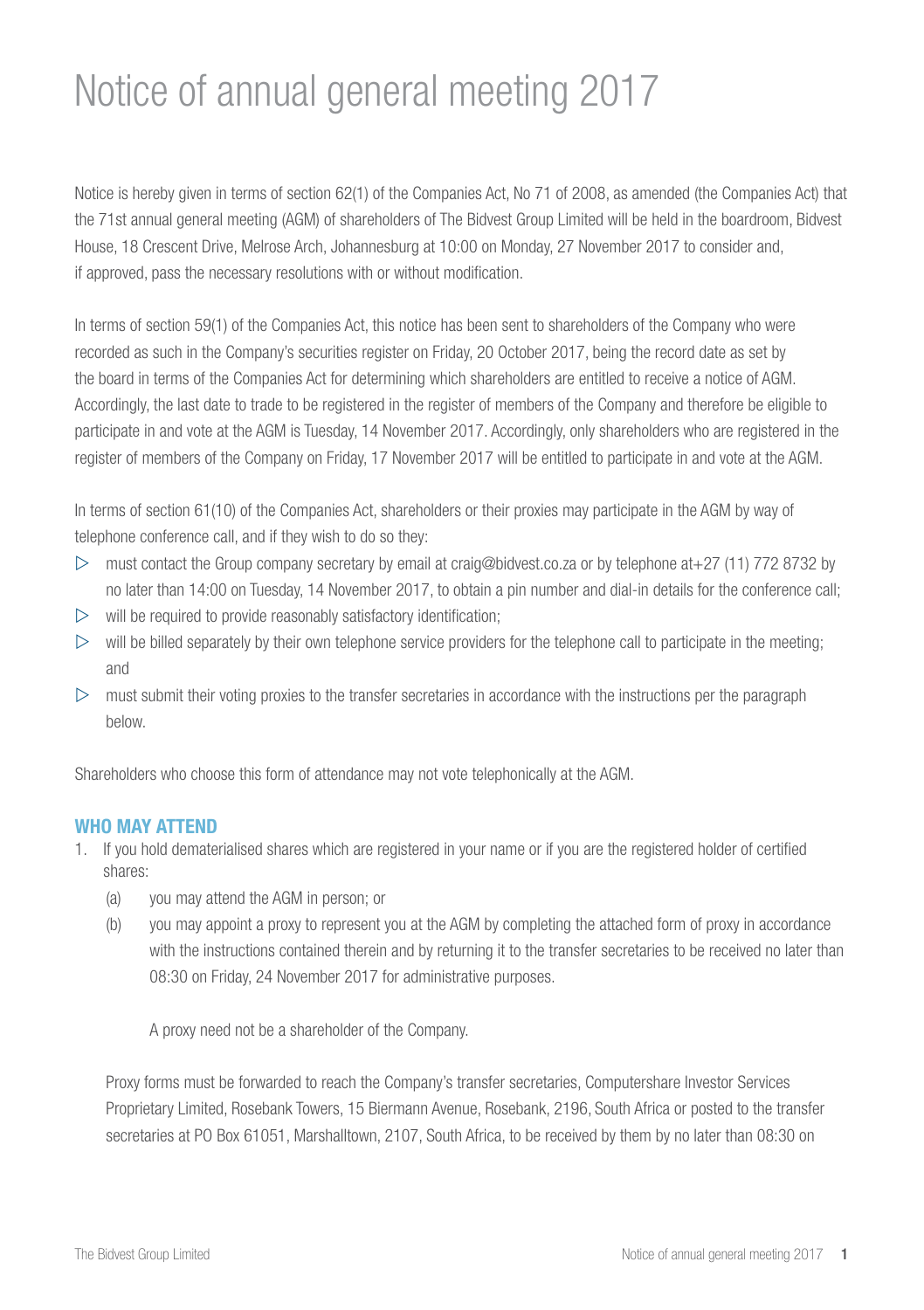### Notice of annual general meeting 2017 continued

Friday, 24 November 2017. Proxy forms must only be completed by shareholders who have not dematerialised their shares or who have dematerialised their shares and registered them in their own name.

- 2. If you hold dematerialised shares which are not registered in your name:
	- (a) and you wish to attend the AGM in person, you must obtain the necessary letter of representation from your Central Securities Depository Participant (CSDP) or broker or nominee (as the case may be); or
	- (b) if you do not wish to attend the AGM but would like your vote to be recorded at the meeting, you should contact your CSDP or broker or nominee (as the case may be) and furnish them with your voting instructions; and
	- (c) you must not complete the attached proxy form.

#### PURPOSE OF THE MEETING

The purpose of the meeting is to present to the shareholders of the Company the following:

- $\triangleright$  the directors' report. Please refer to page 5 of the Annual Governance report:
- $\triangleright$  the audited annual financial statements of The Bidvest Group Limited and its subsidiaries (the Group) for the year ended 30 June 2017;
- $\triangleright$  the report of the audit committee. Please refer to page 11 of the Annual Governance report; and
- $\triangleright$  to deal with any other business as may be lawfully dealt with at the AGM, and to consider, if deemed fit, to pass, with or without modification, the resolutions as set out below.

#### PRESENTATION OF ANNUAL FINANCIAL STATEMENTS

The audited annual financial statements, including the directors' report, auditors' report and report of the audit committee of the Group for the year ended 30 June 2017 will be presented to shareholders at the AGM.

#### ORDINARY RESOLUTIONS

#### 1. Re-appointment of external auditors

#### *Ordinary resolution number 1*

 Resolved that the re-appointment of Deloitte & Touche, as nominated by the Group's audit committee, as the independent external auditor of the Group. It is noted that Mr Mark Holme is the individual registered auditor who will undertake the audit for the financial year ending 30 June 2018, being the designated auditor.

#### 2. Directorate

#### *Ordinary resolutions numbered 2.1 to 2.5*

*Director appointed during the year*

2.1 Resolved that Ms Carol Winfred Nosipho Molope who was appointed by the board as an independent non-executive director of the Group from 1 August 2017, in accordance with the provisions of the JSE Listings Requirements and in terms of the Company's Memorandum of Incorporation and who is eligible and available for election, be and hereby appointed as an independent executive director of the Group.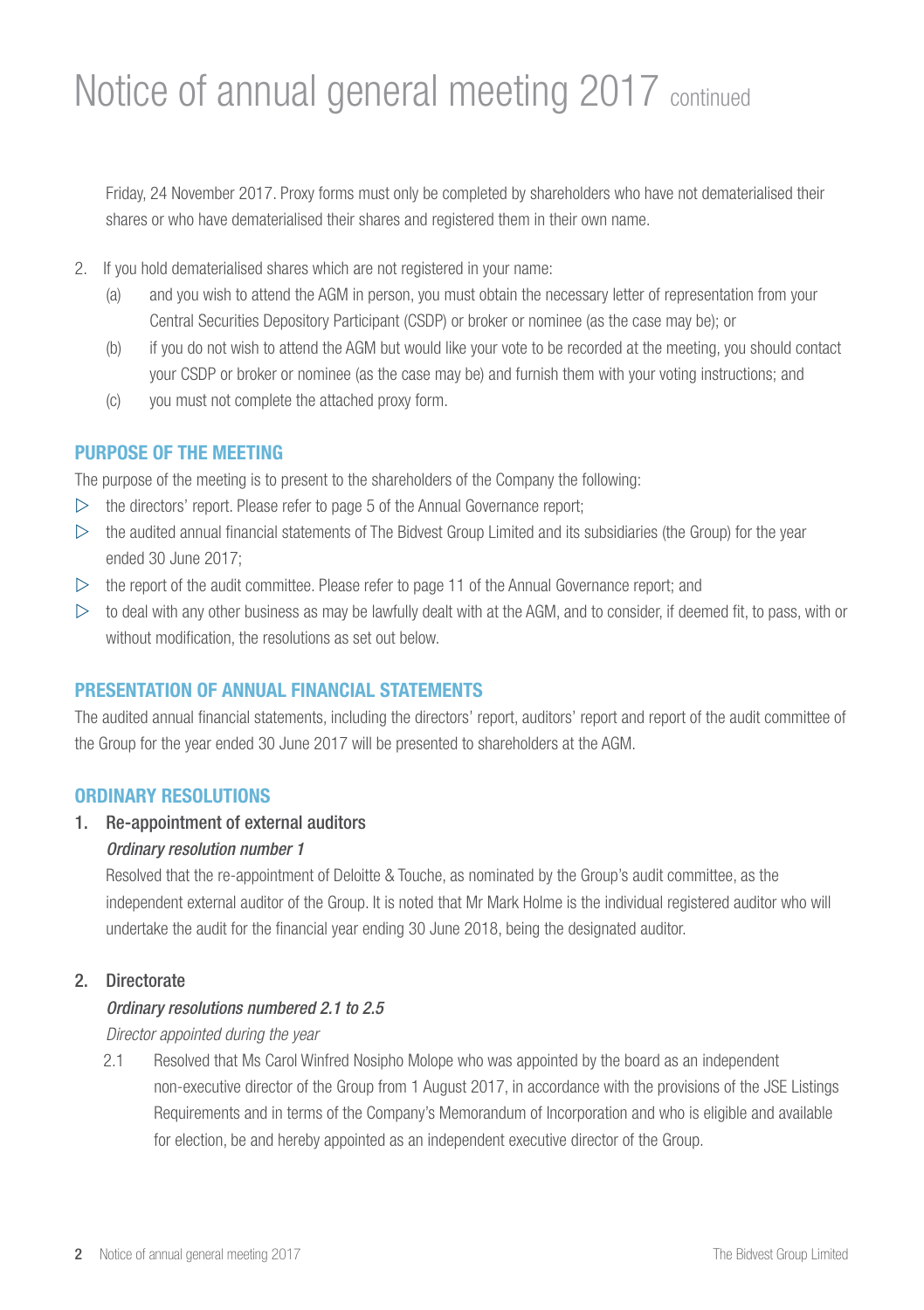#### *Directors retiring by rotation*

- 2.2 Resolved that Mr LP Ralphs, who was appointed by the board as an executive director of the Group from 10 May 1992, and retires in terms of the Company's Memorandum of Incorporation and who, being eligible, offers himself for re-election be hereby re-elected as an executive director of the Group.
- 2.3 Resolved that Mrs GC McMahon, who was appointed by the board as an executive director of the Group from 27 May 2015, and retires in terms of the Company's Memorandum of Incorporation and who, being eligible, offers herself for re-election be hereby re-elected as an executive director of the Group.
- 2.4 Resolved that Ms T Slabbert\*, who was appointed by the board as an independent non-executive director of the Group from 20 August 2007, and retires in terms of the Company's Memorandum of Incorporation and who, being eligible, offers herself for re-election be hereby re-elected as an independent executive director of the Group.
- 2.5 Resolved that Mr DDB Band\*, who was appointed by the board as an independent non-executive director of the Group from 27 October 2003, and retires in terms of the Company's Memorandum of Incorporation and who, being eligible, offers himself for re-election be hereby re-elected as an independent non-executive director of the Group.

The board has reviewed its composition and has recommended the re-election of the directors listed above who have offered themselves as available for re-election. It is the view of the board that the re-election of the nominees referred to above, will enable the Group to:

- $\triangleright$  responsibly maintain a mix of business skills and experience relevant to the Group and balance the requirements of transformation, continuity and succession planning; and
- $\triangleright$  comply with corporate governance requirements in respect of matters such as the balance of executive and independent non-executive directors on the board.

*\*The board of directors has assessed the independence of all independent non-executive directors and considers same to be independent.*

Each director will be considered and voted on separately and, for each such resolution to be adopted, the support of a majority of votes cast by shareholders present or represented by proxy at this meeting is required.

Brief CVs of these directors nominated for re-election in terms of ordinary resolutions 2.1 to 2.5 above appear on pages 13 and 14 of the Annual Governance report, together with the CVs of the other board members.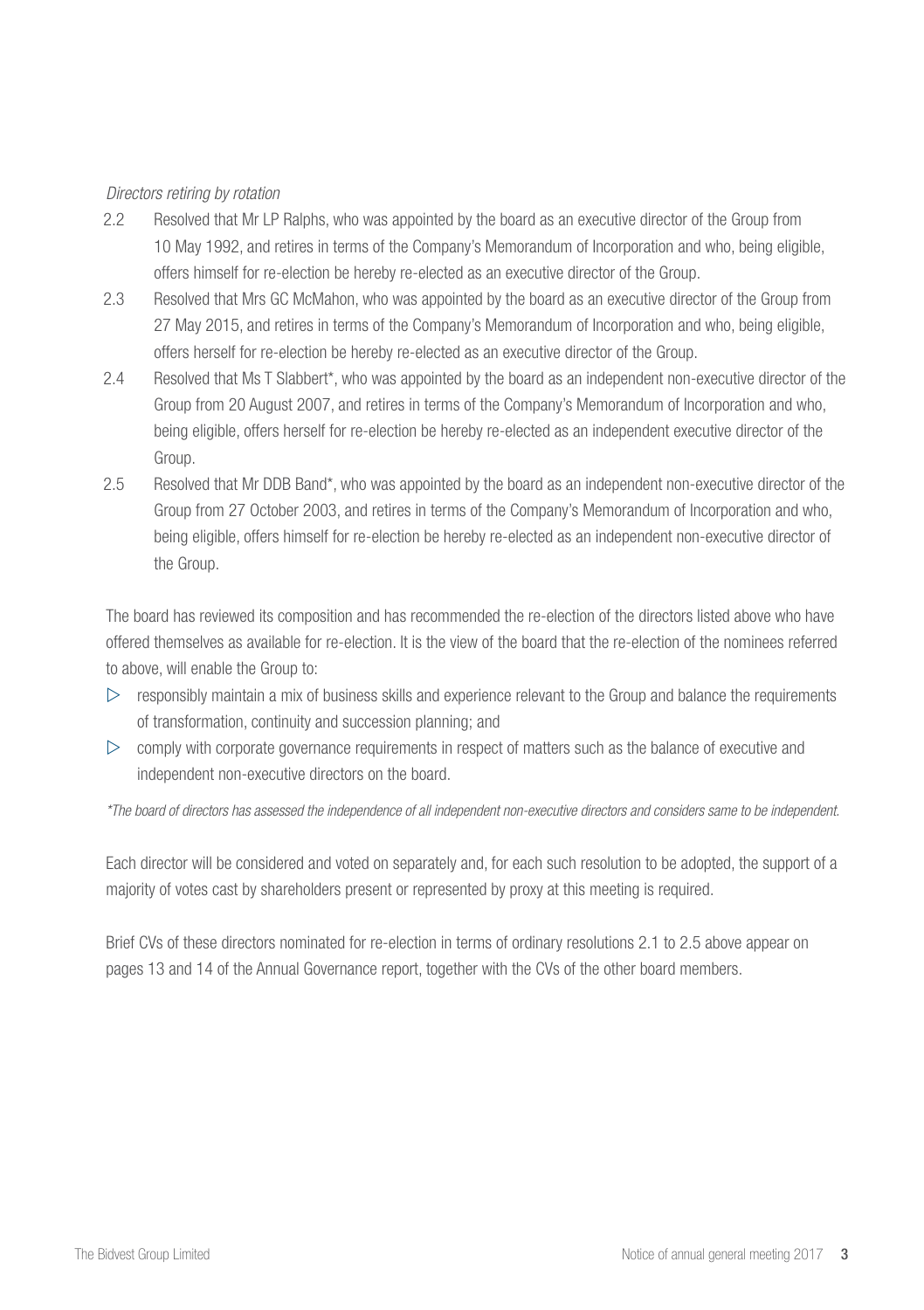### Notice of annual general meeting 2017 continued

#### 3. Election of audit committee members *Ordinary resolution number 3*

 Resolved that in terms of section 94(2) of the Companies Act, the audit committee is elected by the shareholders at each AGM. The following independent non-executive directors of the Group who fulfil the requirements of section 94(4) of the Companies Act, be and are hereby elected as the members of the Company's audit committee for the financial year ending 30 June 2018 until the conclusion of the next AGM:

- 3.1 Resolved that Mr EK Diack is elected as a member of the Group's audit committee.
- 3.2 Resolved that Mrs S Masinga is elected as a member of the Group's audit committee.
- 3.3 Resolved that Mrs CWN Molope is elected as a member of the Group's audit committee, subject to her appointment in accordance with ordinary resolution 2.1 above.
- 3.4 Resolved that Mr NG Payne (chairman) is elected as a member of the Group's audit committee.

Each member will be considered and voted on separately and, for each such resolution to be adopted, the support of a majority of votes cast by shareholders present or represented by proxy at this meeting is required.

Brief CVs of these members nominated in terms of ordinary resolutions 3.1 to 3.4 above appear on pages 13 and 14 of the Annual Governance report. The board is of the view that the committee members have the required qualifications or experience to fulfil their duties.

#### 4. Endorsement of Bidvest remuneration policy and implementation

 King IV as well as the amended JSE Listings Requirements (Listings Requirements) requires the board (with the assistance of the remuneration committee) to present the Group's remuneration policy and implementation to the shareholders. In accordance with the recommendations of King IV and the Listings Requirements, the Company should give the shareholders the right to express their views on the remuneration policy and on the implementation of the Group's remuneration policy by casting advisory votes in the manner set out below.

#### *Ordinary resolution number 4.1*

Resolved that in terms of the recommendations of King IV and the Listings Requirements, the remuneration policy of the Group be and is hereby presented and:

4.1 Resolved "Part 1 – Remuneration policy" is hereby adopted.

#### *Ordinary resolution number 4.2*

Resolved that in terms of the recommendations of King IV and the Listings Requirements, the remuneration implementation report of the Group be and is hereby presented and:

4.2 Resolved "Part 2 – Implementation of remuneration policy" is hereby adopted.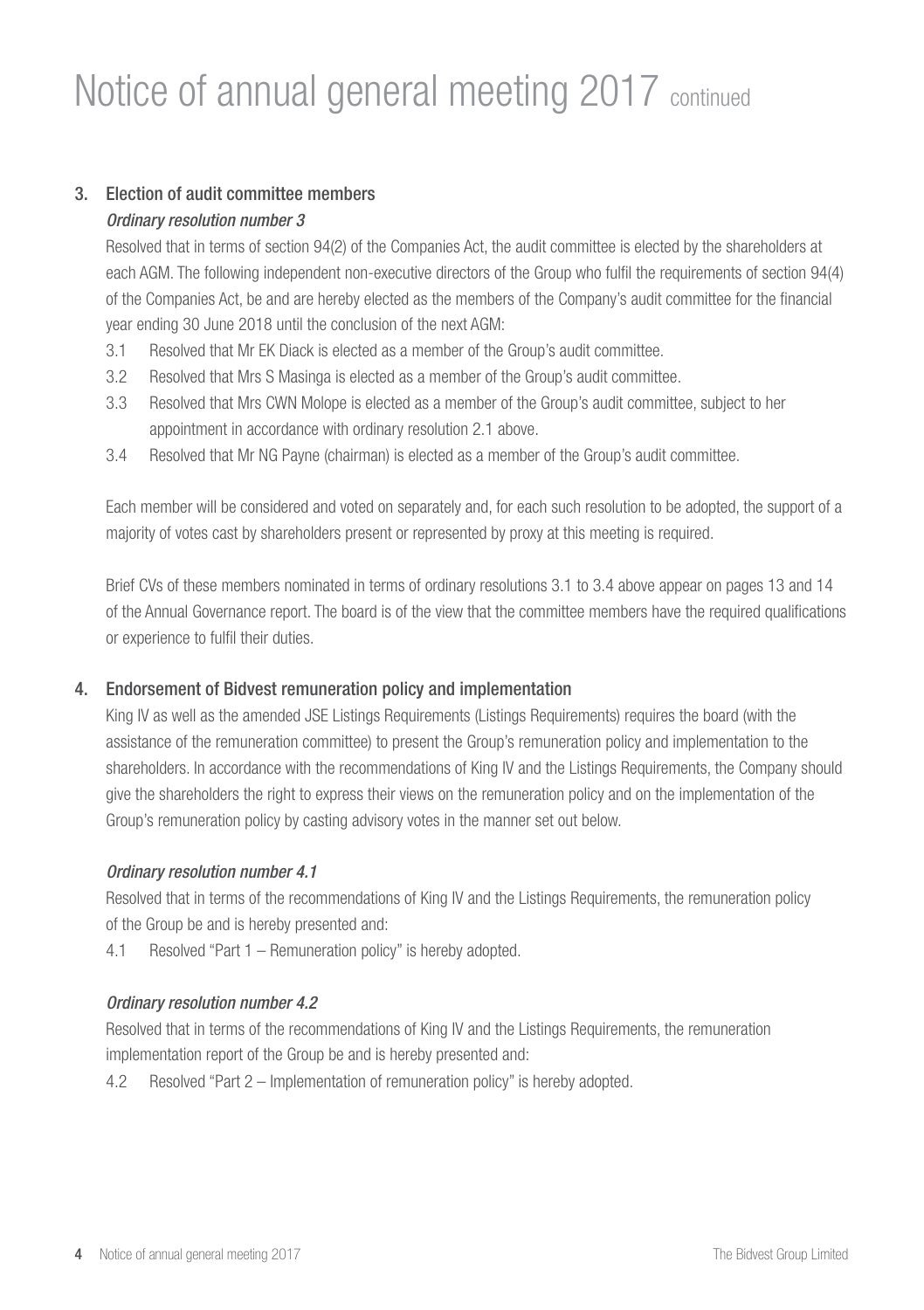The complete remuneration policy and implementation report appears on page 15 of the Annual Governance report.

As this is not a matter that is required to be resolved or approved by shareholders at the AGM, no minimum voting threshold is required. Nevertheless, for record purposes, ordinary resolution numbers 4.1 and 4.2 require the approval of more than 50% of the votes cast for it to be adopted as a non-binding advisory vote.

#### 5. General authority to directors to allot and issue authorised but unissued ordinary shares *Ordinary resolution number 5*

 Resolved to place 30 (thirty) million of the unissued ordinary shares of the Company under the control of the directors, who shall be authorised, subject to the Memorandum of Incorporation, the requirements of the Companies Act and the Listings Requirements, to allot and issue up to 30 (thirty) million shares in the authorised, but unissued share capital of the Company at such times, at such prices and for such purposes as they may determine, at their discretion, after setting aside so many shares as may be required to be allotted and issued pursuant to the Company's share incentive schemes or acquisitions utilising such shares as currency to discharge the purchase consideration.

#### 6. General authority to issue shares for cash

#### *Ordinary resolution number 6*

Resolved that subject to the passing of ordinary resolution number 6 and in terms of the Listings Requirements, the directors are hereby authorised to issue up to 30 (thirty) million ordinary shares for cash, representing a class of share already in issue or, where this is not the case, must be limited to such shares or rights that are convertible into a class already in issue as and when suitable opportunities arise, subject to the following conditions, inter alia:

- $\triangleright$  that this authority shall not extend beyond the next AGM or 15 (fifteen) months from the date of this AGM, whichever date is the earliest;
- $\triangleright$  that a press announcement giving full details will be published at the time of any issue representing, on a cumulative basis 5% or more of the number of shares in issue prior to the issue/s from the date of this AGM until the date of the next AGM or 15 (fifteen) months from the date of this AGM, whichever date is the earliest;
- $\triangleright$  that the shares must be issued to public shareholders and not to related parties;
- $\triangleright$  that any issue in the aggregate in any one year shall not exceed 30 (thirty) million shares of the Company's issued ordinary share capital; and
- $\triangleright$  that in determining the price at which an issue of shares will be made in terms of this authority, the maximum discount permitted will be 10% of the weighted average traded price of the shares over the 30 (thirty) days prior to the date that the price of the issue is determined or agreed to by the directors. In the event that shares have not traded in the said 30 (thirty) day period a ruling will be obtained from the committee of the JSE Limited.

Subject to the approval of the general authority proposed in terms of this ordinary resolution number 6, and in terms of the Listings Requirements, shareholders, by their approval of this resolution, grant a waiver of any pre-emptive rights to which ordinary shareholders may be entitled in favour of the directors for the allotment and issue of ordinary shares in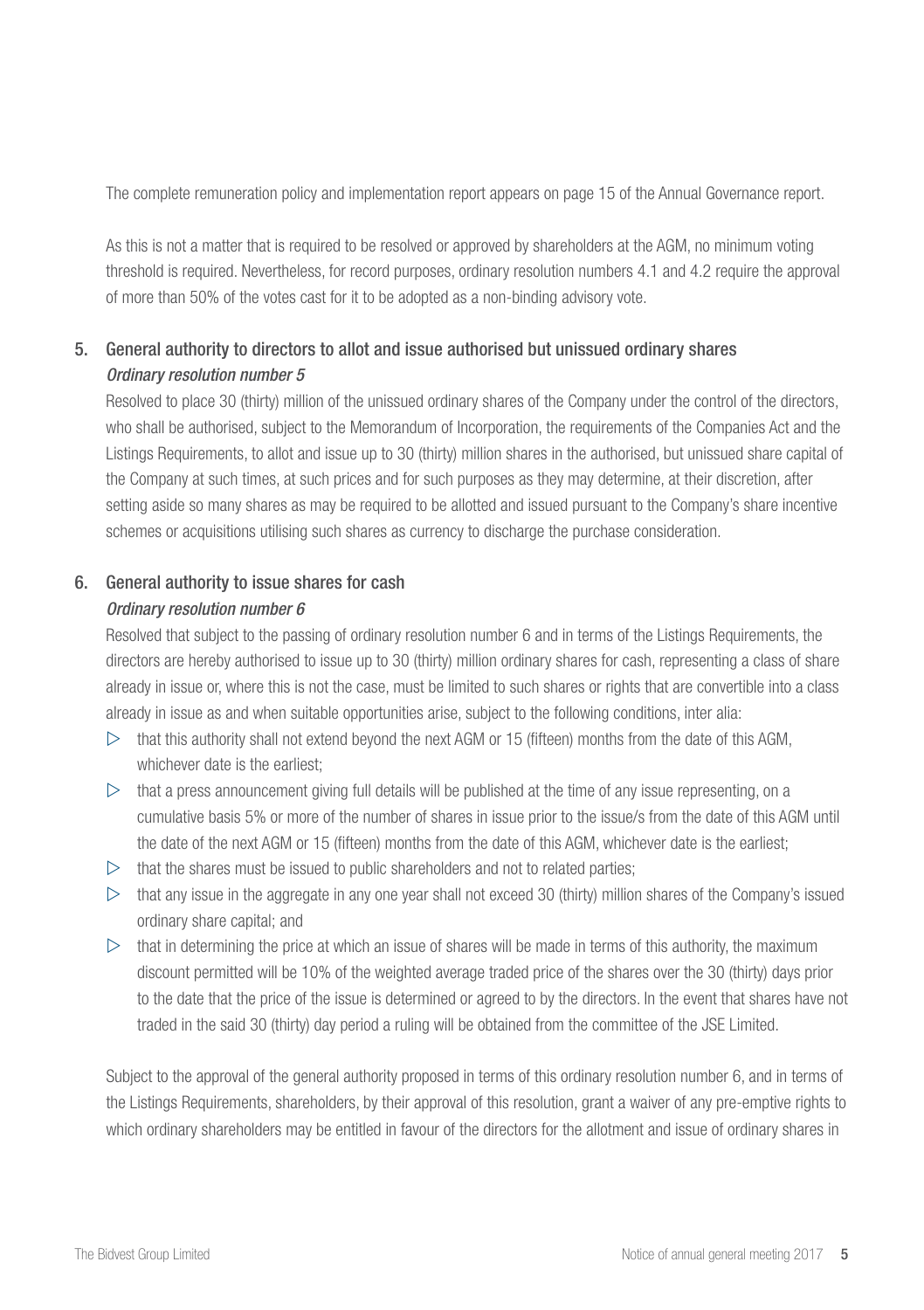### Notice of annual general meeting 2017 continued

the share capital of the Company for cash other than in the normal course by way of a rights offer or a claw-back offer or pursuant to the Company's share incentive schemes or acquisitions utilising such shares as currency to discharge the purchase consideration.

*The proposed resolution to issue up to 30 (thirty) million ordinary shares represents approximately 9% (nine percent) of the issued share capital of the Company at the date of this notice.*

#### 7. Payment of dividend by way of pro rata reduction of share capital or share premium *Ordinary resolution number 7*

Resolved that the directors of the Company shall be entitled to pay, by way of a pro rata reduction of share capital or share premium, in lieu of a dividend, an amount equal to the amount which the directors of the Company would have declared and paid out of profits in respect of the Company's interim and final dividends for the financial year ending 30 June 2018.

*This general authority shall be valid until the Company's next AGM, provided that it shall not extend beyond 15 (fifteen) months from the date of passing of this ordinary resolution number 7.*

#### 8. Creation and issue of convertible debentures

#### *Ordinary resolution number 8*

Resolved that the directors of the Company be and are hereby authorised to create and issue convertible debentures or other convertible instruments in respect of 30 (thirty) million ordinary shares of 5 cents (five cents) each in the capital of the Company, subject to a conversion premium of not less than 20% (twenty percent) above the volume-weighted traded price of the shares in the Company for the three trading days prior to pricing and to such conversion and other terms as they may determine in their sole and absolute discretion, but subject at all times to the Listings Requirements.

The proposed resolution for the creation and issue of up to 30 (thirty) million convertible debentures or other convertible instruments that represents approximately 9,0% (nine comma zero percent) of the issued share capital of the Company at the date of this notice.

*For the sake of clarity, the aggregate number of shares issued in ordinary resolutions numbered 5, 6 and 8 will not exceed 30 (thirty) million ordinary shares in the issued share capital of the Company.*

### 9. Directors' authority to implement special and ordinary resolutions *Ordinary resolution number 9*

Resolved that each and every director of the Company be and is hereby authorised to do all such things and sign all such documents as may be necessary for or incidental to the ordinary and special resolutions passed at the AGM.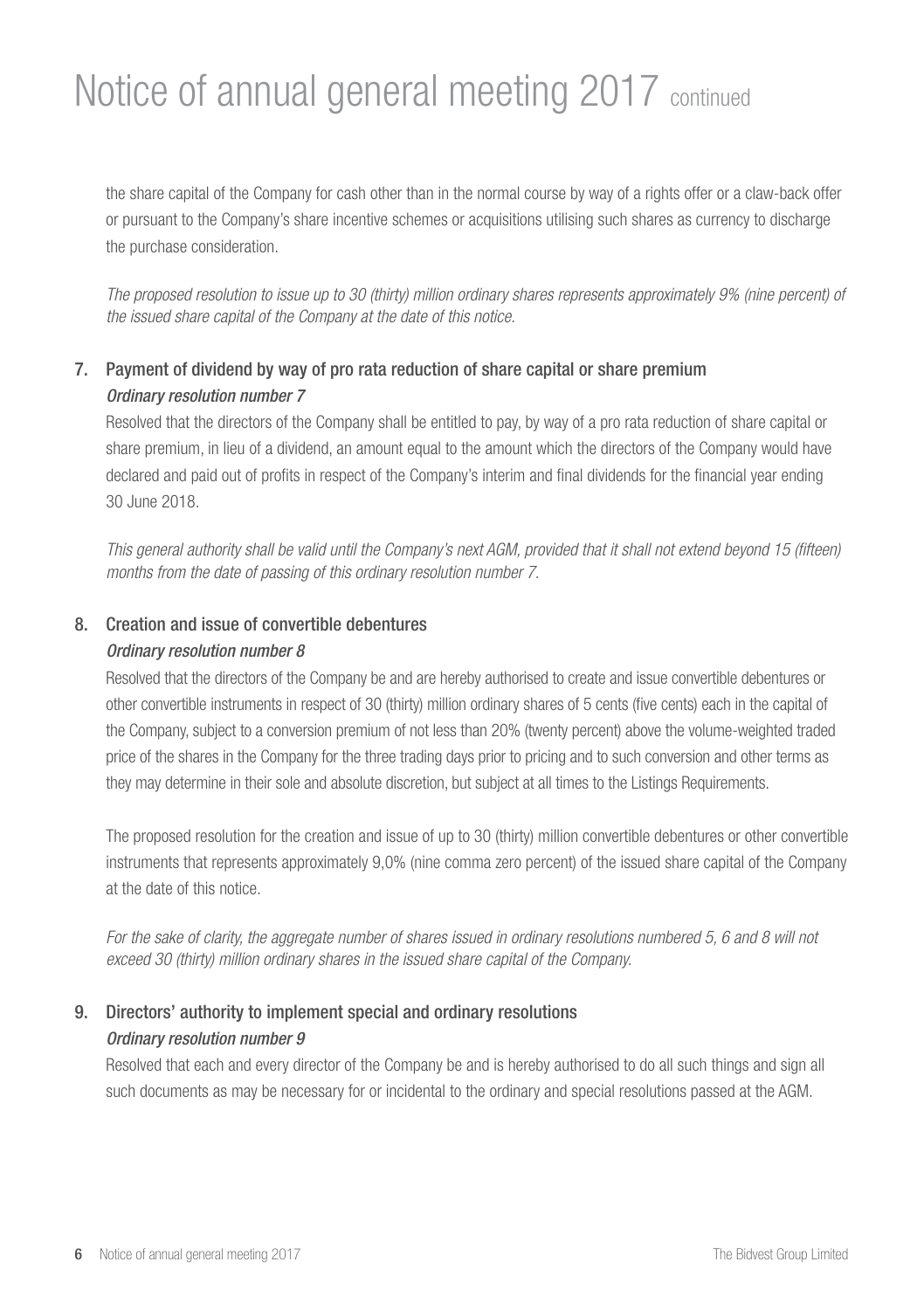#### Additional notes on ordinary resolutions

A 75% (seventy-five percent) majority of the votes cast by shareholders present or represented and voting at the general meeting will be required in order for ordinary resolutions numbered 6 and 8 to become effective.

#### SPECIAL RESOLUTIONS

#### 10. General authority to acquire (repurchase) shares

#### *Special resolution number 1*

Resolved that the Company or any of its subsidiaries be and are hereby authorised, by way of a general authority, to approve the purchase from time to time of its own issued ordinary shares by the Company, or approve the purchase of ordinary shares in the Company by any of its subsidiaries upon such terms and conditions and in such amounts as the directors of the Company may from time to time determine, but always subject to the provisions of the Memorandum of Incorporation and the requirements of the JSE Limited, being that:

- $\triangleright$  any such acquisition of ordinary shares shall be effected through the order book operated by the JSE trading system and done without any prior understanding or arrangement;
- $\triangleright$  this general authority shall be valid until the Company's next AGM, provided that it shall not extend beyond 15 (fifteen) months from the date of passing of this special resolution number 1;
- $\triangleright$  an announcement will be published as soon as the Company or any of its subsidiaries has acquired ordinary shares constituting, on a cumulative basis 3% (three percent) of the number of ordinary shares in issue prior to the acquisition pursuant to which the aforesaid 3% (three percent) threshold is reached, and for each 3% (three percent) in aggregate acquired thereafter, containing full details of such acquisitions;
- $\triangleright$  acquisitions of shares in aggregate in any one financial year may not exceed 20% (twenty percent) of the Company's ordinary issued share capital as at the date of passing of this special resolution number 1;
- $\triangleright$  in determining the price at which ordinary shares issued by the Company are acquired by it or any of its subsidiaries in terms of this general authority, the maximum premium at which such ordinary shares may be acquired will be 10% (ten percent) of the weighted average of the market value at which such ordinary shares are traded on the JSE Limited over the five business days immediately preceding the date of repurchase of such ordinary shares by the Company or any of its subsidiaries;
- $\triangleright$  the Company has been given authority by its Memorandum of Incorporation;
- $\triangleright$  at any one point in time, the Company may only appoint one agent to effect any repurchase on the Company's behalf; and
- $\triangleright$  the Company and/or its subsidiaries not repurchasing any shares during a prohibited period as defined by the Listings Requirements, unless a repurchase programme is in place where dates and quantities of shares to be traded during the prohibited period are fixed, and full details of the programme have been submitted to, in writing, the JSE Limited prior to the commencement of the prohibited period.

*The reason for and effect of special resolution number 1 is to grant the Company a general authority in terms of the Listings Requirements for the repurchase by the Company, or a subsidiary of the Company, of the Company's shares.*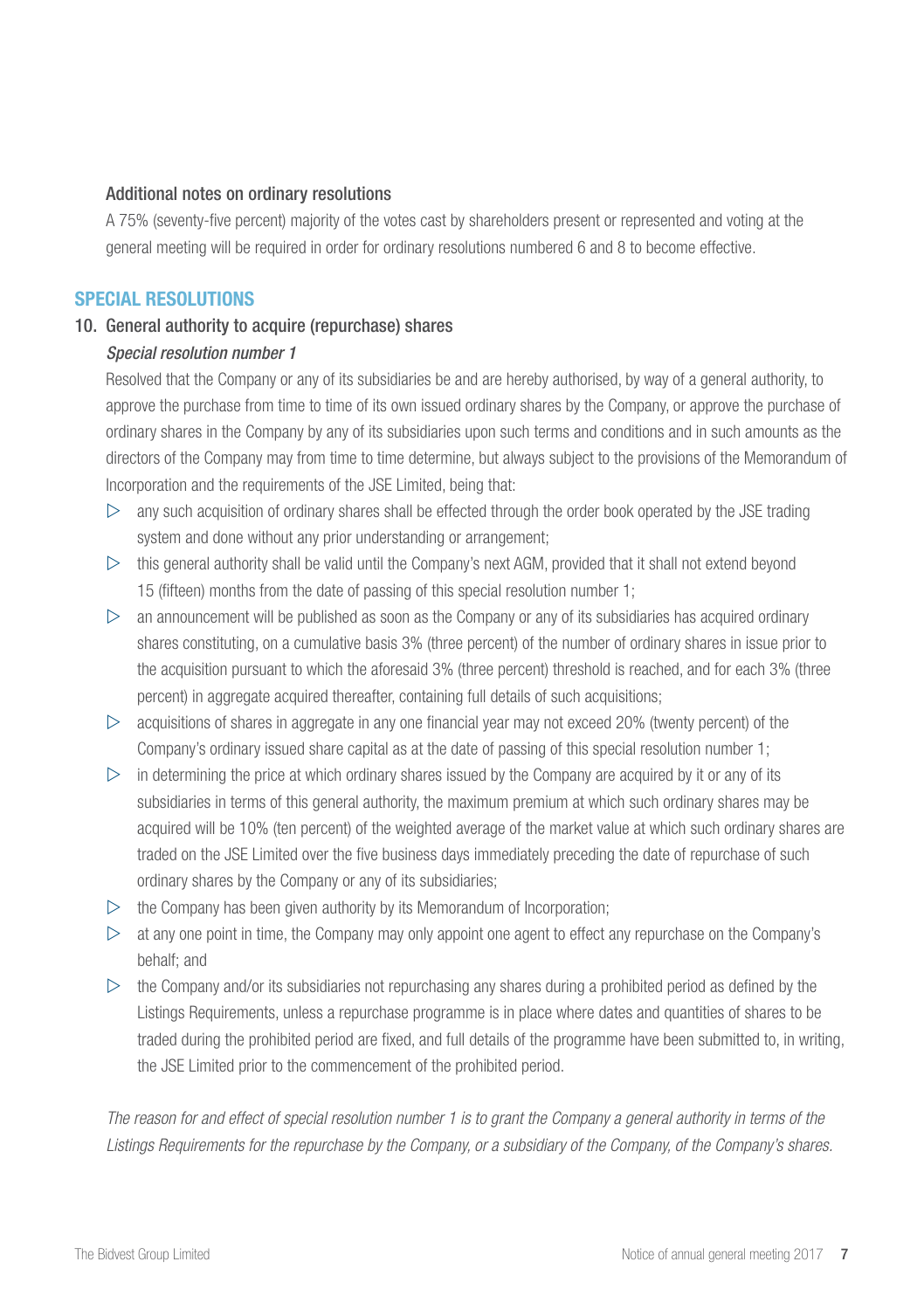### Notice of annual general meeting 2017 continued

#### Share purchases:

The directors have no specific intention, at present, for the Company to repurchase any of its shares, but consider that such a general authority should be put in place should an opportunity present itself to do so during the financial year, which is in the best interests of the Company and its shareholders.

At that time an announcement will be made detailing the salient features of the capital reduction and the Company's sponsor shall, prior to the implementation of the reduction, provide the JSE Limited with the written working capital statement required in terms of the Listings Requirements.

Before entering the market to effect the general repurchase (special resolution number 1) and the general payment (ordinary resolution number 7) the directors, having considered the effects of the repurchase of the maximum number of ordinary shares in terms of the aforegoing general authority, special authority and the general payment, will ensure that for a period of 12 (twelve) months after the date of the notice of AGM:

- $\triangleright$  the Company and the Group will be able, in the ordinary course of business, to pay their debts;
- $\triangleright$  the assets of the Company and the Group, fairly valued in accordance with International Financial Reporting Standards, will exceed the liabilities of the Company and the Group;
- $\triangleright$  the share capital and the reserves of the Company and the Group will be adequate for ordinary business purposes; and
- $\triangleright$  the working capital of the Company and the Group will be adequate for ordinary business purposes.

#### 11. Approval of non-executive directors' remuneration – 2017/2018

#### *Special resolution number 2*

Resolved that the non-executive directors' remuneration for a 12-month period beginning 1 July 2017 be approved as follows:

| R1 430 000 per annum                        |
|---------------------------------------------|
| R97 600 per annum plus R39 200 per meeting  |
| R278 200 per annum plus R44 000 per meeting |
| R73 500 per annum plus R32 000 per meeting  |
| R125 000 per annum plus R30 200 per meeting |
| R <sub>34</sub> 500 per meeting             |
| R <sub>31</sub> 800 per meeting             |
| R83 700 per annum plus R35 600 per meeting  |
| R <sub>37</sub> 400 per meeting             |
| R148 400 per annum plus R26 200 per meeting |
| R27 800 per meeting                         |
| R89 000 per annum plus R26 200 per meeting  |
| R <sub>26</sub> 200 per meeting             |
| R <sub>19</sub> 000 per meeting             |
|                                             |

The above fees are proposed net of VAT which may become payable thereon to directors depending on the status of the individual director's tax position.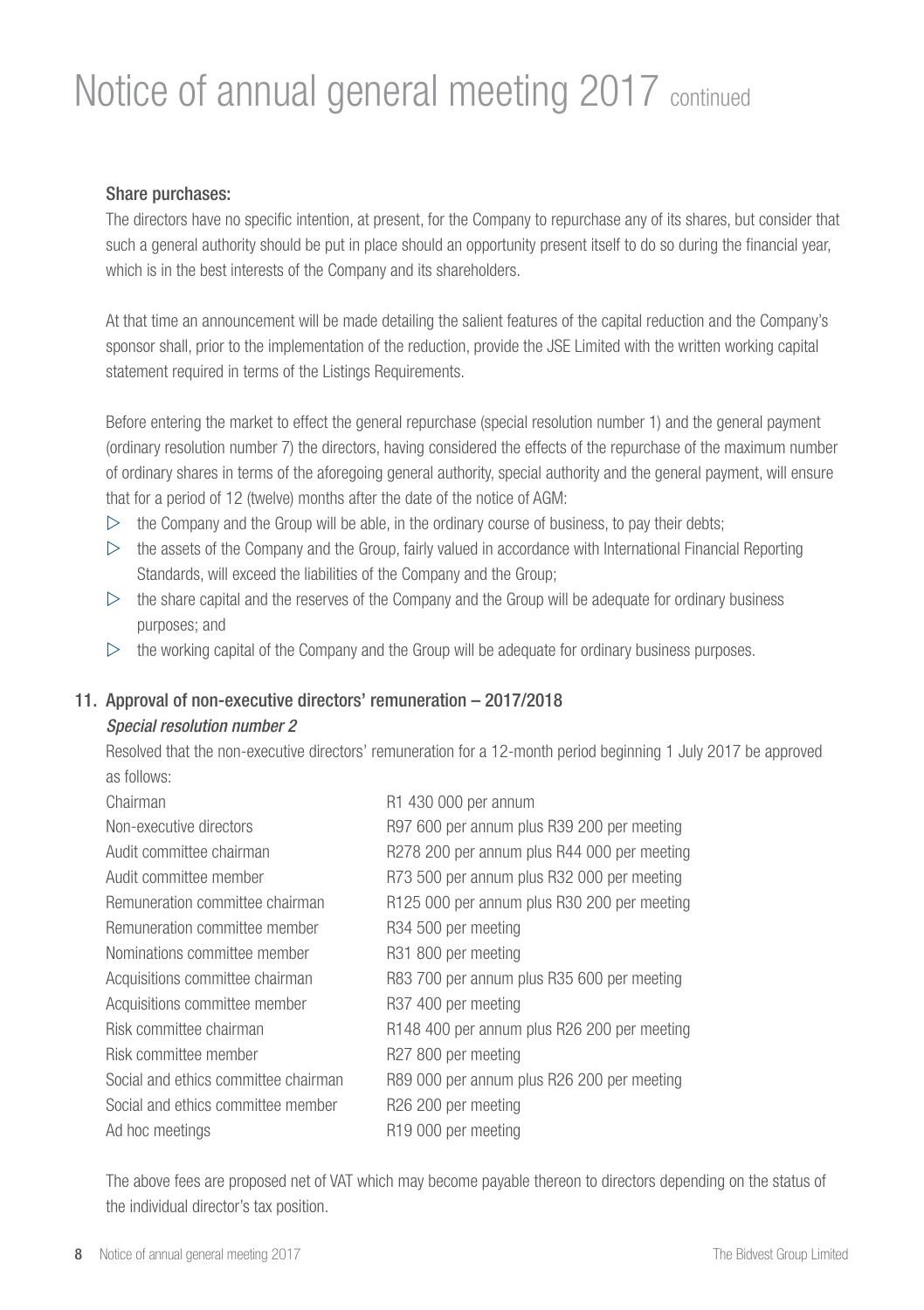*The reason and effect of special resolution number 2 is to authorise the Company to pay remuneration to non-executive directors of the Company for their services as directors in terms of section 66 of the Companies Act.*

12. General authority to provide financial assistance to related or inter-related companies and corporations *Special resolution number 3*

Resolved that the board of directors of the Company may, to the extent required by and subject to sections 44 and 45 of the Companies Act and the requirements (if applicable) of the:

- $\triangleright$  Company's Memorandum of Incorporation; and
- $\triangleright$  Listings Requirements:

Authorise the Company to provide direct or indirect financial assistance to a related or inter-related company, provided that no such financial assistance may be provided at any time in terms of the authority after the expiry of two years from the date of the adoption of this special resolution number 3. This special resolution does not authorise the provision of financial assistance to a director or prescribed officer of the Company.

*The reason and the effect of the special resolution number 3 is to grant the board the authority to provide inter-group loans and other financial assistance for the purposes of funding the activities of the Group.*

#### *The board undertakes that:*

- 12.1 It will not adopt a resolution to authorise such financial assistance, unless the directors are satisfied that: immediately after providing the financial assistance, the Group would satisfy the solvency and liquidity test as contemplated in the Companies Act; and
	- $\triangleright$  the terms under which the financial assistance is proposed to be given are fair and reasonable to the Group; and
- 12.2 written notice of any such resolution by the board shall be given to all shareholders of the Company and any trade union representing its employees:
	- $\triangleright$  within 10 (ten) business days after the board having adopted the resolution, if the total value of the financial assistance contemplated in that resolution, together with any previous such resolution during the financial year, exceeds 0,1% (zero comma one percent) of the Company's net worth at the time of the resolution; or
	- $\triangleright$  within 30 (thirty) business days after the end of the financial year, in any other case.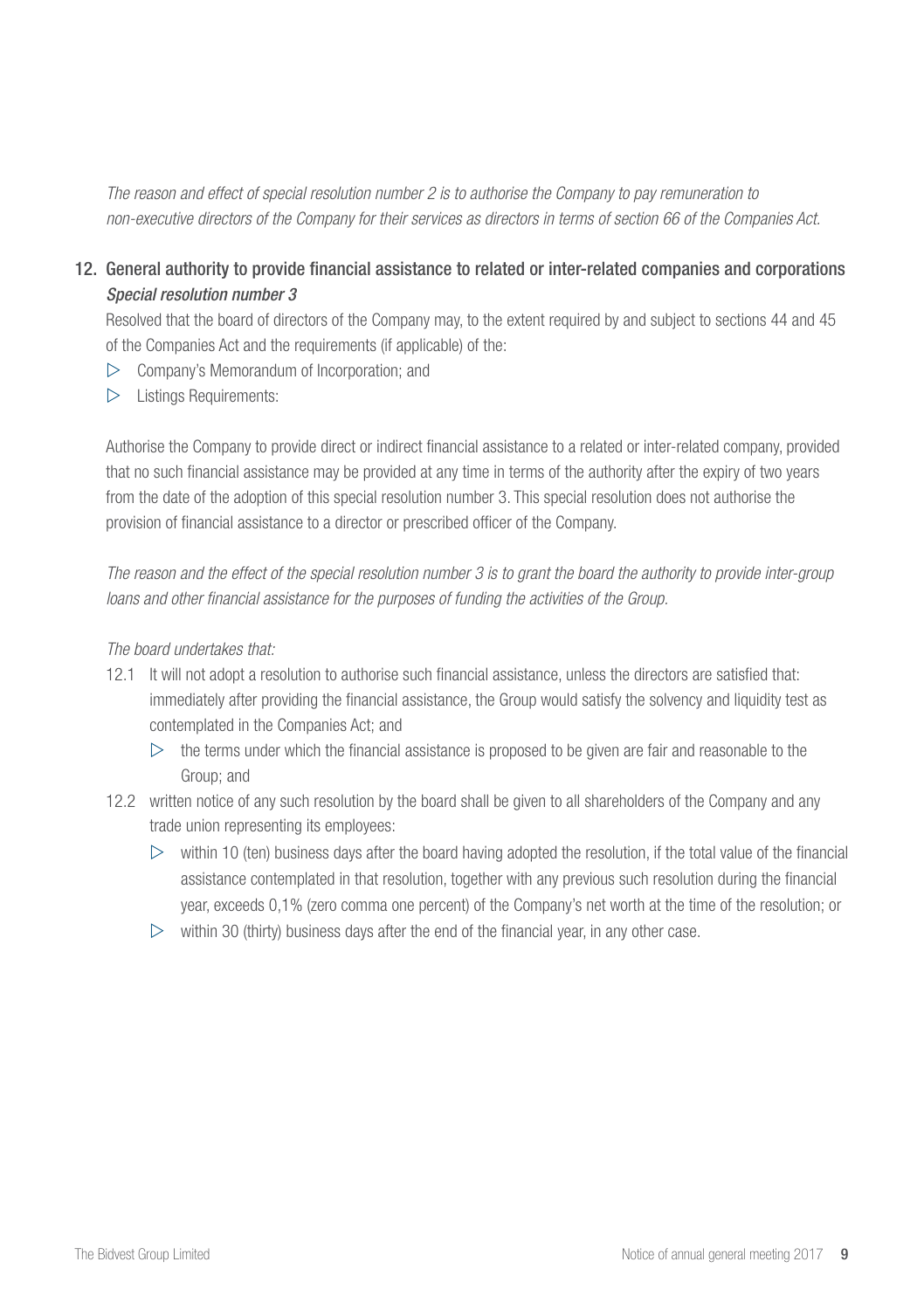### Notice of annual general meeting 2017 continued

#### 13. Additional disclosure of information

The following information appears in the annual financial statements posted to shareholders on or about 27 October 2017 and is provided in terms of the Listings Requirements for purposes of the general authority:

#### *Major shareholders of the Company – page 88*

 $\triangleright$  Material changes:

Other than the facts and developments reported on in the financial report, there have been no material changes in the affairs or financial position of the Company and its subsidiaries since the date of signature of the audit report and up to the date of this notice.

#### *Share capital and premium of the Company – pages 45 and 46*

 $\triangleright$  Directors' responsibility statement:

The directors, whose names appear on page 7 of the annual financial statements, collectively and individually accept full responsibility for the accuracy of the information pertaining to these resolutions. They certify that, to the best of their knowledge and belief, there are no facts that have been omitted which would make any statement false or misleading, and that all reasonable enquiries to ascertain such facts have been made and that the resolutions contain all information required by law and the Listings Requirements.

By order of the board of directors

CA Brighten Company secretary

27 October 2017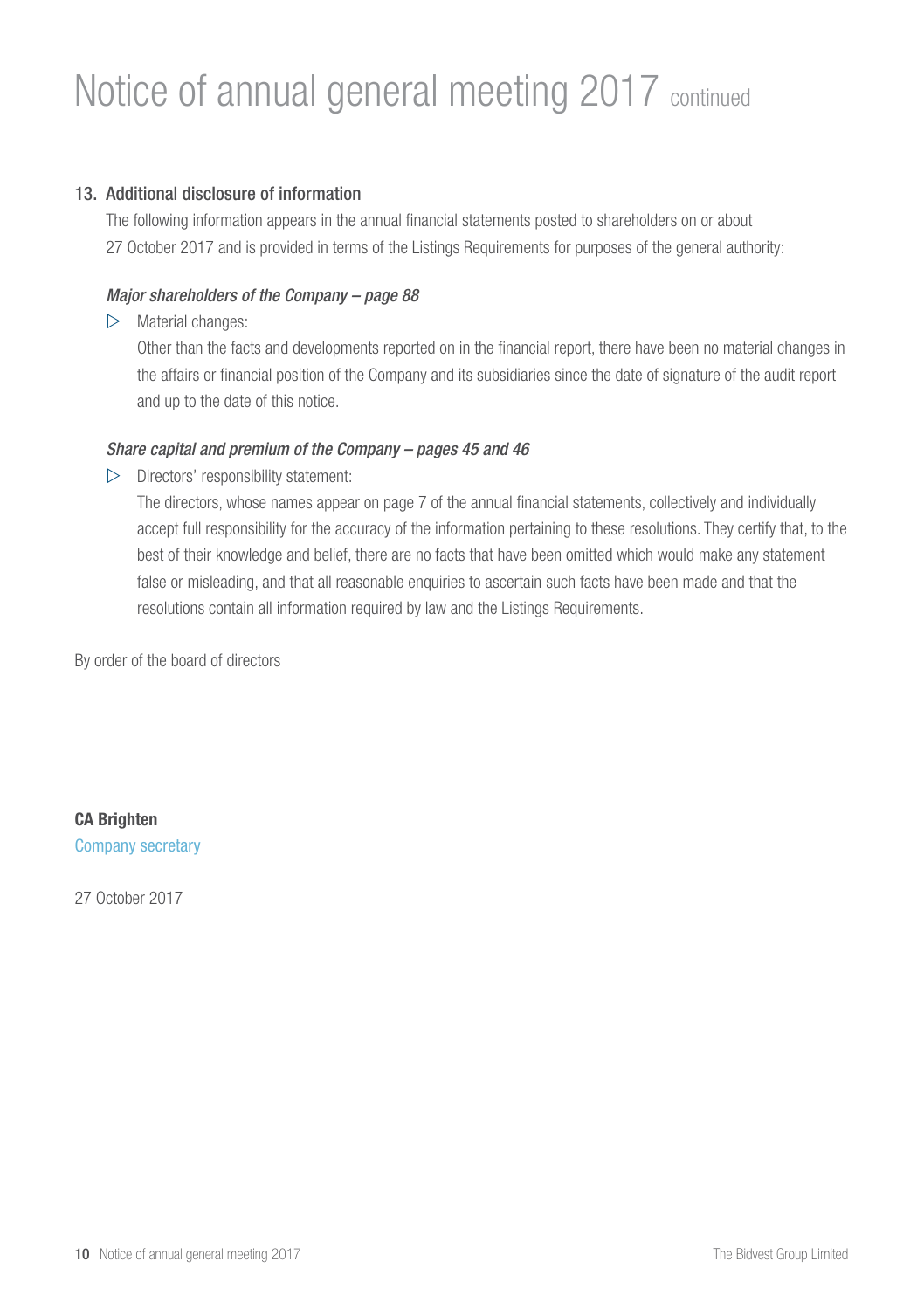### Form of proxy



The Bidvest Group Limited (Registration number 1946/021180/06) (the Company) Share code: BVT ISIN: ZAE 000117321

#### For the 71st AGM – for use by certificated shareholders and dematerialised shareholders with own-name registration.

Holders of dematerialised ordinary shares, other than those with own-name registration, must inform their CSDP or broker of their intention to attend the AGM and request their CSDP to issue them with the necessary letter of representation to attend the AGM in person or provide their CSDP with their voting instructions should they not wish to attend the AGM in person.

I/We (full name in block capitals please)

of (address) being a member/members of The Bidvest Group Limited and entitled to votes<sup>1</sup> votes<sup>1</sup> hereby appoint

of

or failing him/her

of

or failing him/her, the chairman of the meeting as my/our proxy to vote on my/our behalf at the AGM of the Company to be held at Bidvest House, 18 Crescent Drive, Melrose Arch at 10:00 on 27 November 2017 or at any adjournment thereof, as follows:

|                                                                          | For | Against | <b>Abstain</b> |
|--------------------------------------------------------------------------|-----|---------|----------------|
| <b>Ordinary resolution number 1:</b> To re-appoint the external auditors |     |         |                |
| Ordinary resolution number 2: Re-election of directors                   |     |         |                |
| Appointed during the year                                                |     |         |                |
| 2.1 CWN Molope                                                           |     |         |                |
| Directors retiring by rotation and available for re-election             |     |         |                |
| 2.2 L Ralphs                                                             |     |         |                |
| 2.3 G McMahon                                                            |     |         |                |
| 2.4 T Slabbert                                                           |     |         |                |
| 2.5 DDB Band                                                             |     |         |                |
| <b>Ordinary resolution number 3:</b> Election of audit committee members |     |         |                |
| 3.1 EK Diack                                                             |     |         |                |
| 3.2 S Masinga                                                            |     |         |                |
| 3.3 CWN Molope                                                           |     |         |                |
| 3.4 NG Payne                                                             |     |         |                |

<sup>1</sup> Insert number of securities in respect of which you are entitled to exercise voting rights.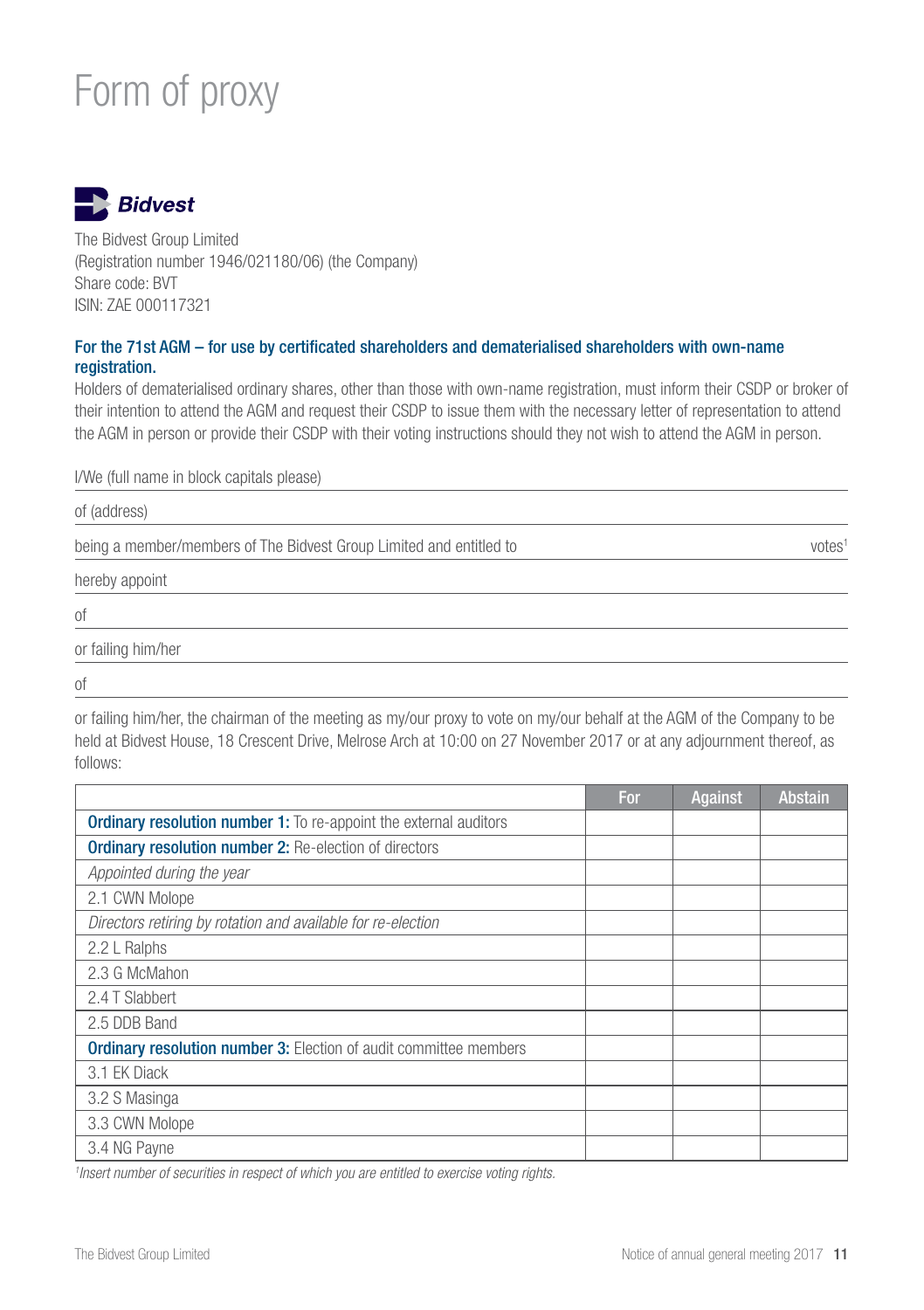### Form of proxy continued

|                                                                                                                                                       | For | Against | <b>Abstain</b> |
|-------------------------------------------------------------------------------------------------------------------------------------------------------|-----|---------|----------------|
| <b>Ordinary resolution number 4:1</b> Endorsement of Bidvest remuneration policy<br>- non-binding advisory note                                       |     |         |                |
| 4.1 "Part 1 – Remuneration policy" is hereby adopted                                                                                                  |     |         |                |
| <b>Ordinary resolution number 4.2:</b> Endorsement of implementation of<br>remuneration policy - non-binding advisory note                            |     |         |                |
| 4.2 "Part 2 – Implementation of remuneration policy"                                                                                                  |     |         |                |
| <b>Ordinary resolution number 5:</b> General authority to directors to allot and issue<br>authorised but unissued ordinary shares                     |     |         |                |
| <b>Ordinary resolution number 6:</b> General authority to issue shares for cash                                                                       |     |         |                |
| <b>Ordinary resolution number 7:</b> Payment of dividend by way of pro rata<br>reduction of share capital or share premium                            |     |         |                |
| <b>Ordinary resolution number 8:</b> Creation and issue of convertible debentures                                                                     |     |         |                |
| <b>Ordinary resolution number 9:</b> Directors' authority to implement special and<br>ordinary resolutions                                            |     |         |                |
| <b>Special resolution number 1:</b> General authority to acquire (repurchase) shares                                                                  |     |         |                |
| <b>Special resolution number 2:</b> Approval of non-executive directors'<br>remuneration $-2017/2018$                                                 |     |         |                |
| <b>Special resolution number 3:</b> General authority to provide direct or indirect<br>financial assistance to all related and inert-related entities |     |         |                |

Mark with an "X" whichever is applicable. Unless otherwise directed the proxy will vote as he/she thinks fit.

Signed this 2017

#### Member

A member entitled to attend and vote at the above mentioned meeting is entitled to appoint a proxy (who need not be a member of the Company) to attend, speak and, on a poll, to vote in his/her stead.

#### Notes

- 1. On a poll a shareholder is entitled to one vote for each share held.
- 2. A shareholder may insert the name of a proxy of the shareholder's choice in the space provided.
- 3. Forms of proxy must be lodged at, posted to or faxed for attention to: Computershare Investor Services Proprietary Limited, Fax: +27 (11) 688 5248; Tel: +27 (11) 370 5207; PO Box 61051, Marshalltown, 2107, South Africa so as to reach the Company's transfer secretaries by no later than 08:30 on Friday, 24 November 2017, for administrative purposes.
- 4. The completion and lodging of this form of proxy will not preclude the relevant shareholders from attending the general meeting and speaking and voting in person there at to the exclusion of any proxy appointed in terms hereof.
- 5. Any alteration or correction made to this form of proxy must be initialled by the signatory.
- 6. If any shares are jointly held, the first name appearing in the register shall, in the event of any dispute, be taken as the shareholder.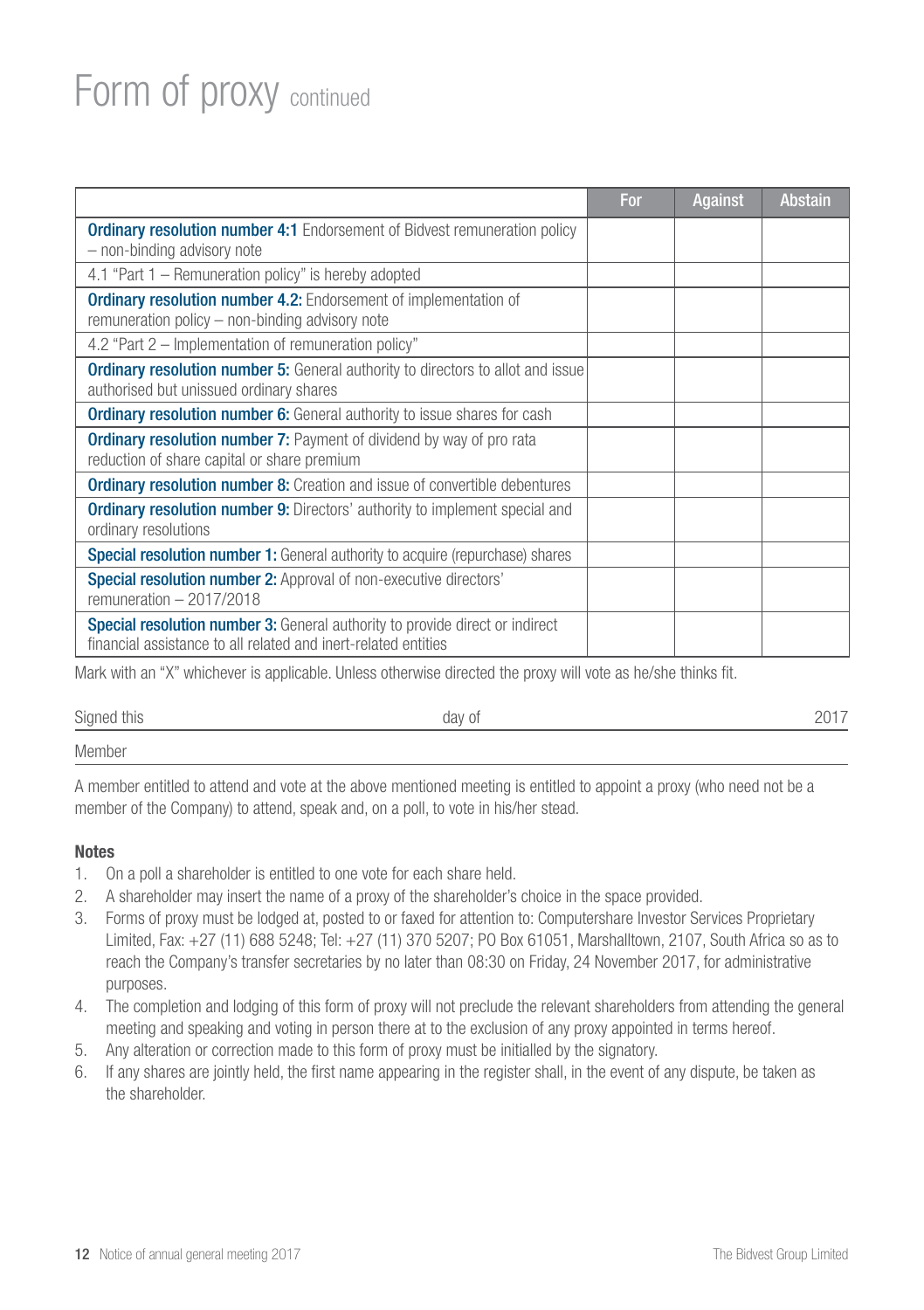## Summarised consolidated income statement

for the year ended June 30

|                                                                                    | 2017<br><b>Audited</b> | 2016<br>Audited      | $\frac{0}{0}$<br>change |
|------------------------------------------------------------------------------------|------------------------|----------------------|-------------------------|
| <b>Revenue</b>                                                                     | 70 998 001             | 68 241 101           | 4.0                     |
| Cost of revenue                                                                    | (50342325)             | (48 342 240)         |                         |
| Gross income                                                                       | 20 655 676             | 19 898 861           | 3,8                     |
| Operating expenses                                                                 | (15131637)             | (14 602 043)         | 3,6                     |
| Sales and distribution costs                                                       | (9719858)              | (9361693)            |                         |
| Administration expenses                                                            | (3698671)              | (3683769)            |                         |
| Other costs                                                                        | (1713108)              | (1556581)            |                         |
| Other income                                                                       | 282 122                | 299 967              |                         |
| Trading result                                                                     | 5 806 161              | 5 596 785            | 3,7                     |
| Income from investments                                                            | 210 776                | 156 694              |                         |
| <b>Trading profit</b>                                                              | 6 016 937              | 5753479              | 4,6                     |
| Share-based payment expense                                                        | (143145)               | (139698)             |                         |
| Acquisition costs                                                                  | (24 230)               | (8416)               |                         |
| Net capital items                                                                  | 1 027 588              | (1175240)            |                         |
| <b>Operating profit</b>                                                            | 6 877 150              | 4 430 125            | 55,2                    |
| Net finance charges                                                                | (1059560)              | (922114)             | 14,9                    |
| Finance income                                                                     | 232 069                | 194 617              |                         |
| Finance charges                                                                    | (1291629)              | (1116731)            |                         |
| Share of profit of associates                                                      | 379 231                | 149 983              | 152,8                   |
| Profit before taxation                                                             | 6 196 821              | 3 657 994            | 69,4                    |
| Taxation                                                                           | (1328232)              | (1 215 487)          | 9,3                     |
| Profit for the period from continuing operations                                   | 4868589                | 2 442 507            | 99,3                    |
| Profit after taxation from discontinued operations                                 |                        | 79 253 352           |                         |
| Profit for the year                                                                | 4 868 589              | 81 695 859           |                         |
| Attributable to:                                                                   |                        |                      |                         |
| Shareholders of the Company                                                        | 4769940                | 2 285 850            |                         |
| Non-controlling interest                                                           | 98 649                 | 156 657              |                         |
| Shareholders of the Company - discontinued operations                              |                        | 79 215 705           |                         |
| Non-controlling interest - discontinued operations                                 |                        | 37 647               |                         |
|                                                                                    | 4 868 589              | 81 695 859           |                         |
| Basic earnings per share (cents)                                                   | 1 430,3                | 692,6                | 106,5                   |
| Diluted basic earnings per share (cents)                                           | 1 4 23,4<br>1 108,2    | 690,2                | 106,2                   |
| Headline earnings per share (cents)<br>Diluted headline earnings per share (cents) | 1 102,9                | 1 0 5 4 1<br>1 050,4 | 5,1<br>5,0              |
| Shares in issue                                                                    |                        |                      |                         |
| Total                                                                              | 335 094                | 332 672              |                         |
| Weighted ('000)                                                                    | 333 497                | 330 036              |                         |
| Diluted weighted ('000)                                                            | 335 098                | 331 210              |                         |
| Dividends per share (cents)                                                        | 491,0                  | 714,0                | (31,2)                  |
| Interim                                                                            | 227,0                  | 482,0                | (52, 9)                 |
| Final                                                                              | 264,0                  | 232,0                | 13,8                    |
| Discontinued operations                                                            |                        |                      |                         |
| Basic earnings per share (cents)                                                   |                        | 24 002,2             |                         |
| Diluted basic earnings per share (cents)                                           |                        | 23 917,0             |                         |
| Dividend in specie per share (cents)                                               |                        | 27 818,0             |                         |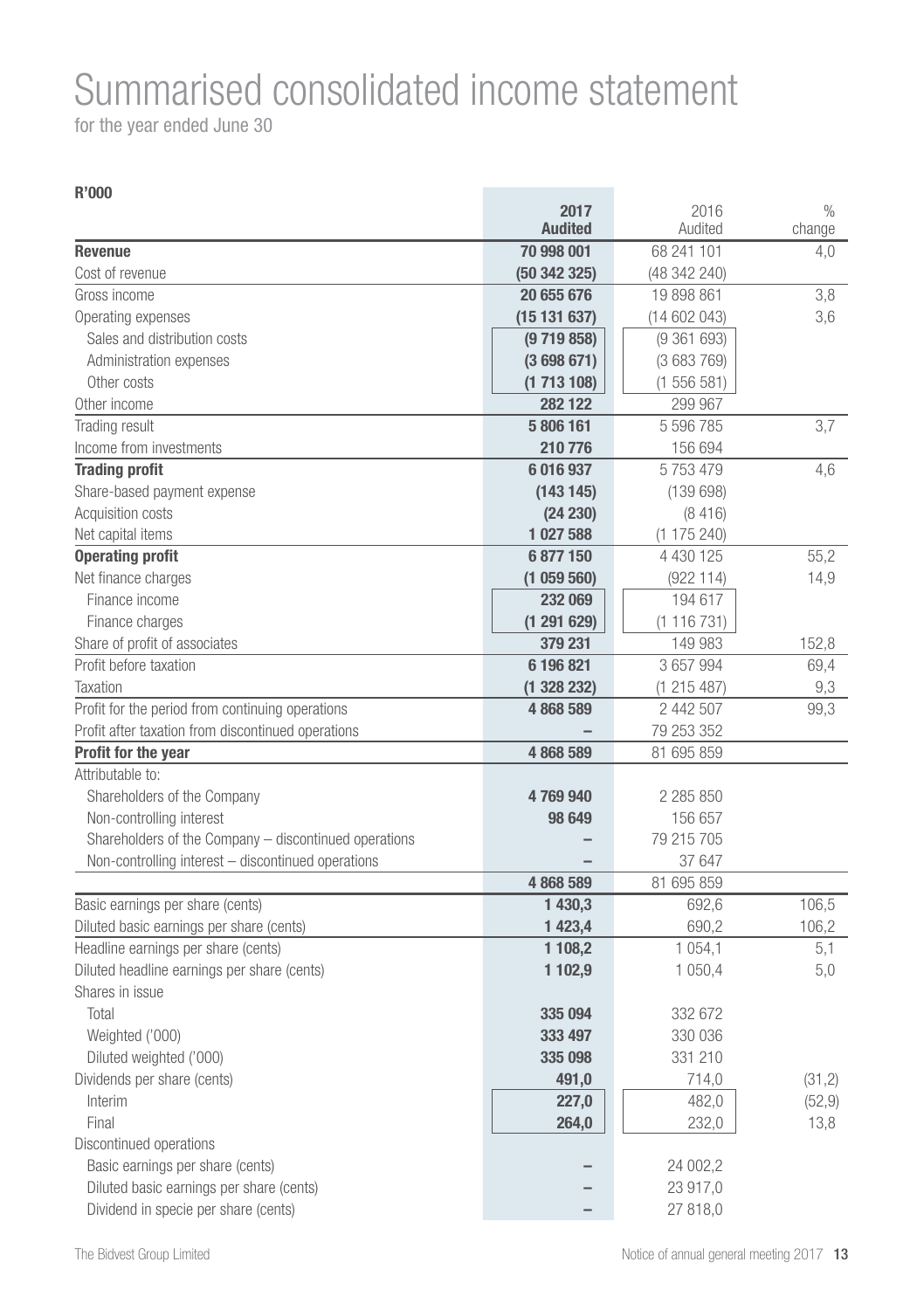### Summarised consolidated income statement continued for the year ended June 30

| טטט וו                                                                                                                               | 2017<br><b>Audited</b> | 2016<br>Audited | $\frac{0}{0}$<br>change |
|--------------------------------------------------------------------------------------------------------------------------------------|------------------------|-----------------|-------------------------|
| <b>Headline earnings</b>                                                                                                             |                        |                 |                         |
| The following adjustments to profit attributable to shareholders<br>were taken into account in the calculation of headline earnings: |                        |                 |                         |
| Profit attributable to shareholders of the Company                                                                                   | 4769940                | 2 285 850       | 108,7                   |
| Impairment of property, plant and equipment, goodwill and<br>intangible assets                                                       | (1403)                 | 153 475         |                         |
| Property, plant and equipment                                                                                                        | (1147)                 | 34 995          |                         |
| Goodwill                                                                                                                             |                        | 52 111          |                         |
| Intangible assets                                                                                                                    |                        | 102 021         |                         |
| <b>Taxation effect</b>                                                                                                               | 158                    | (35652)         |                         |
| Non-controlling interest                                                                                                             | (414)                  |                 |                         |
| Net loss on disposal of interests in subsidiaries and disposal and<br>closure of businesses                                          | 50 874                 | 139 001         |                         |
| Loss on disposal and closure                                                                                                         | 65 311                 | 178 176         |                         |
| <b>Taxation effect</b>                                                                                                               | (14437)                | (39175)         |                         |
| Net (profit) loss on disposal and remeasurement                                                                                      | (1080926)              | 810759          |                         |
| Remeasurement to recoverable fair value of associates                                                                                | (1144633)              | 760 764         |                         |
| Net loss on change in shareholding in associates                                                                                     | 82 072                 | 49 995          |                         |
| <b>Taxation effect</b>                                                                                                               | (18365)                |                 |                         |
| Net (profit) loss on disposal of property, plant and equipment and<br>intangible assets                                              | (7114)                 | 2 2 6 5         |                         |
| Property, plant and equipment                                                                                                        | (8446)                 | 5601            |                         |
| Intangible assets                                                                                                                    | (9371)                 | 887             |                         |
| <b>Taxation effect</b>                                                                                                               | 2 9 0 9                | (2843)          |                         |
| Non-controlling interest                                                                                                             | 7 7 9 4                | (1380)          |                         |
| Gain on a bargain purchase                                                                                                           | (11374)                | (9310)          |                         |
| Non-headline items included in equity accounted earnings<br>of associate companies                                                   | (24 265)               | 96 961          |                         |
| <b>Headline earnings</b>                                                                                                             | 3695732                | 3 479 001       | 6.2                     |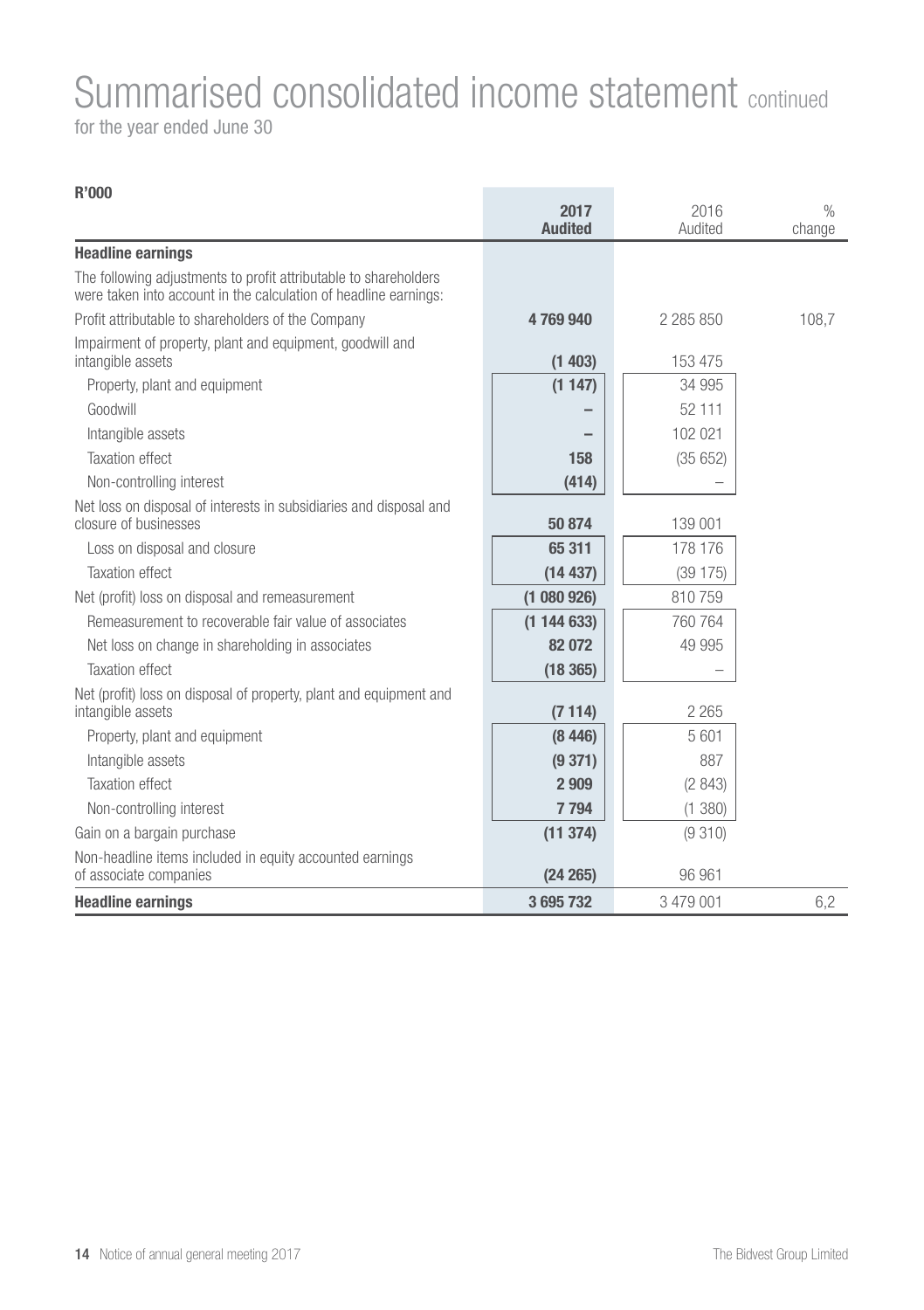### Summarised consolidated statement of other comprehensive income

for the year ended June 30

|                                                                     | 2017<br><b>Audited</b> | 2016<br>Audited |
|---------------------------------------------------------------------|------------------------|-----------------|
| Profit for the year                                                 | 4868589                | 81 695 859      |
| Other comprehensive income                                          | (126903)               | 4 179 958       |
| Items that may be reclassified subsequently to profit or loss       | (134 297)              | 4 170 310       |
| Foreign currency translation reserve                                |                        |                 |
| Exchange differences arising during the year                        | (117787)               | 4 170 535       |
| Available-for-sale financial assets                                 |                        |                 |
| Net fair value profit (loss) on available-for-sale financial assets | 2527                   | (2244)          |
| Cash flow hedges                                                    |                        |                 |
| Net fair value (profit) loss arising during the year                | (26 440)               | 2 2 5 7         |
| Taxation effect for the year                                        | 7403                   | (238)           |
| Items that will not be reclassified subsequently to profit or loss  | 7 3 9 4                | 9648            |
| Defined benefit obligations                                         |                        |                 |
| Net remeasurement of defined benefit obligations during the year    | 10 278                 | 14795           |
| Taxation effects                                                    |                        |                 |
| Taxation charge for the year                                        | (2884)                 | (5147)          |
| Total comprehensive income for the year                             | 4741686                | 85 875 817      |
| <b>Attributable to</b>                                              |                        |                 |
| Shareholders of the Company                                         | 4654904                | 85 658 409      |
| Non-controlling interest                                            | 86782                  | 217 408         |
|                                                                     | 4741686                | 85 875 817      |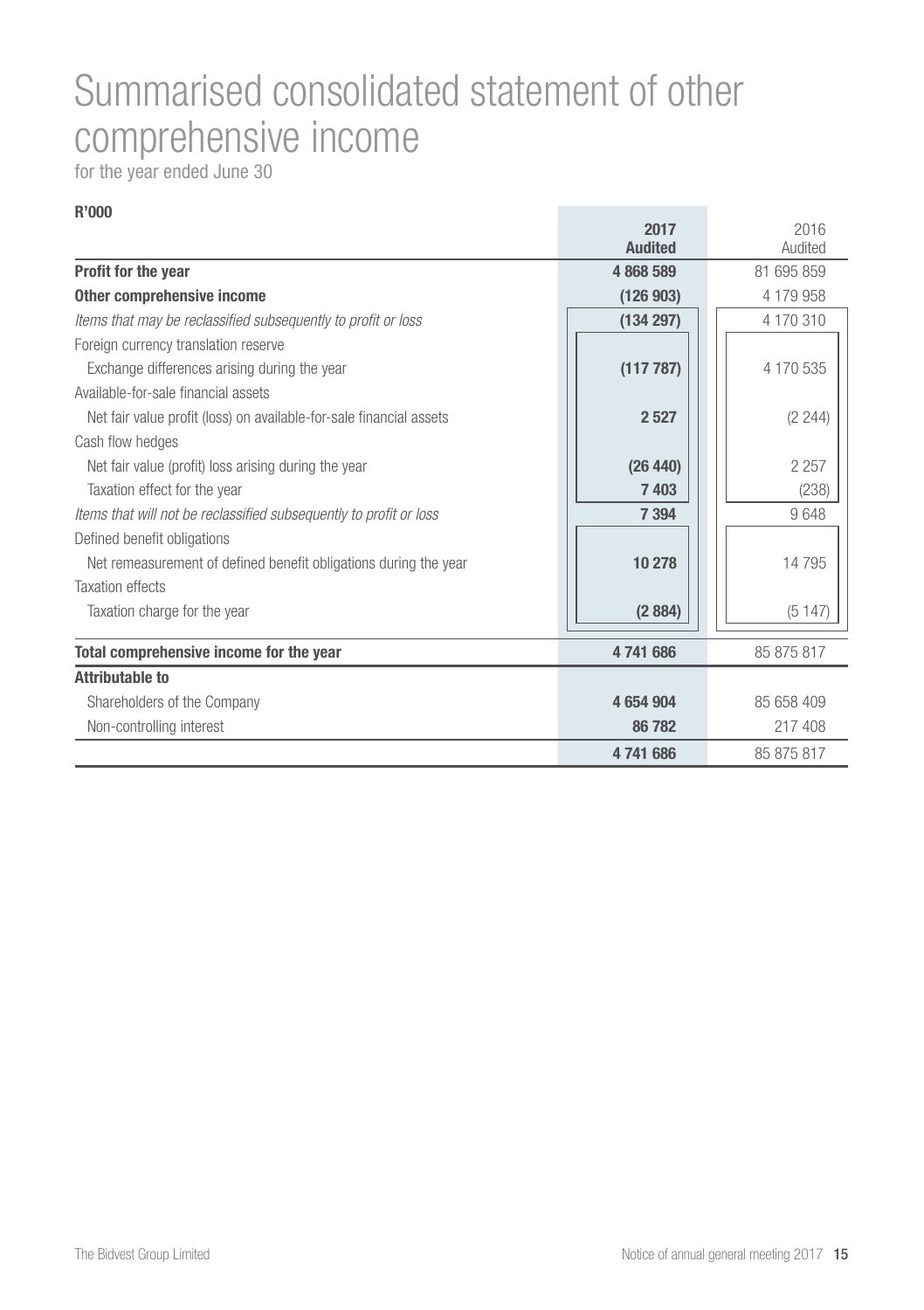# Summarised consolidated statement of cash flows

**Contract Contract Contract** 

for the year ended June 30

|                                                                                    | 2017<br><b>Audited</b> | 2016<br>Audited |
|------------------------------------------------------------------------------------|------------------------|-----------------|
| Cash flows from operating activities                                               | 2816458                | 3 148 537       |
| Operating profit                                                                   | 6877150                | 4 430 125       |
| Dividends from associates                                                          | 114 494                | 138 689         |
| Acquisition costs                                                                  | 24 230                 | 8416            |
| Depreciation and amortisation                                                      | 1641568                | 1 586 940       |
| Remeasurement to recoverable fair value of associates                              | (1144633)              | 760 764         |
| Other non-cash items                                                               | (265 154)              | (187742)        |
| Cash generated by operations before changes in working capital                     | 7 247 655              | 6737192         |
| Changes in working capital                                                         | (367 886)              | 296 577         |
| Cash generated by operations                                                       | 6879769                | 7 033 769       |
| Net finance charges paid                                                           | (1030415)              | (851 371)       |
| Taxation paid                                                                      | (1373927)              | (1191426)       |
| Dividends paid by - Company                                                        | (1529585)              | (3149552)       |
| - Subsidiaries                                                                     | (129 384)              | (128194)        |
| Net operating cash flows from discontinued operations                              |                        | 1 435 311       |
| <b>Cash effects of investment activities</b>                                       | (1621011)              | (5646310)       |
| Net disposals (additions) to vehicle rental fleet                                  | 107 399                | (77995)         |
| Net additions to property, plant and equipment                                     | (1895257)              | (2404062)       |
| Net additions to intangible assets                                                 | (141066)               | (113525)        |
| Net disposal (acquisition) of subsidiaries, businesses, associates and investments | 307913                 | (786 872)       |
| Net investing cash flows from discontinued operations                              |                        | (2 263 856)     |
| Cash effects of financing activities                                               | (21 223)               | 1 577 560       |
| Proceeds from shares issued                                                        |                        | 82 506          |
| Disposal of treasury shares                                                        | 274 229                | 1 265 277       |
| Borrowings raised                                                                  | 2 902 588              | 2 434 616       |
| Borrowings repaid                                                                  | (3198040)              | (3376015)       |
| Net financing cash flows from discontinued operations                              |                        | 1 171 176       |
| Net increase (decrease) in cash and cash equivalents                               | 1 174 224              | (920 213)       |
| Net cash and cash equivalents at the beginning of the year                         | 2706226                | 5 818 512       |
| Exchange rate adjustment from continuing operations                                | 5967                   | 9686            |
| Exchange rate adjustment from discontinued operations                              |                        | 814703          |
| Cash disposed as part of Foodservices division unbundling                          |                        | (3 016 462)     |
| Net cash and cash equivalents at end of the year                                   | 3886417                | 2706226         |
| Net cash and cash equivalents comprise:                                            |                        |                 |
| Cash and cash equivalents                                                          | 5 132 550              | 3 911 927       |
| Bank overdrafts shown as short-term portion of interest-bearing debt               | (1246133)              | (1205701)       |
|                                                                                    | 3886417                | 2706226         |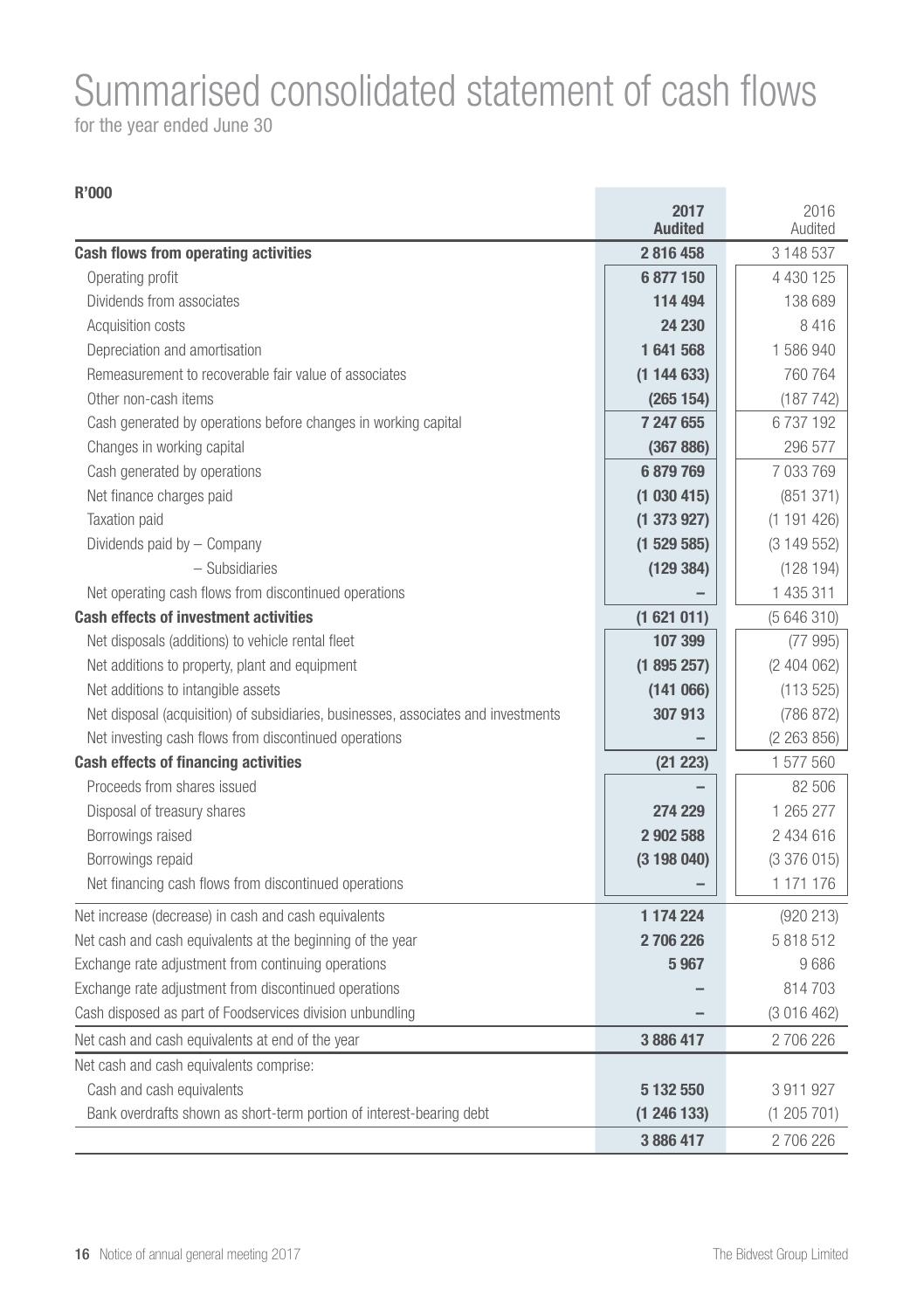### Summarised consolidated statement of financial position

for the year ended June 30

| <b>R'000</b>                                     | 2017<br><b>Audited</b> | 2016<br>Audited |
|--------------------------------------------------|------------------------|-----------------|
| <b>ASSETS</b>                                    |                        |                 |
| <b>Non-current assets</b>                        | 25 323 700             | 21 846 083      |
| Property, plant and equipment                    | 10 474 205             | 9700907         |
| Intangible assets                                | 1667710                | 929 960         |
| Goodwill                                         | 3 167 700              | 2 537 036       |
| Deferred taxation asset                          | 728 913                | 618 192         |
| Defined benefit pension surplus                  | 202 886                | 180 035         |
| Interest in associates                           | 5 375 328              | 4 190 496       |
| Investments                                      | 2843132                | 2 869 822       |
| Banking and other advances                       | 863 826                | 819635          |
| <b>Current assets</b>                            | 26 067 498             | 23 215 161      |
| Vehicle rental fleet                             | 992 942                | 1 318 581       |
| Inventories                                      | 8 595 692              | 7 996 103       |
| Short-term portion of banking and other advances | 1 026 974              | 878 627         |
| Trade and other receivables                      | 10 136 307             | 9 0 9 3 3 4 5   |
| Taxation                                         | 183 033                | 11 578          |
| Cash and cash equivalents                        | 5 132 550              | 3 911 927       |
| <b>Total assets</b>                              | 51 391 198             | 45 061 244      |
| <b>EQUITY AND LIABILITIES</b>                    |                        |                 |
| <b>Capital and reserves</b>                      | 23 044 323             | 19 746 080      |
| Attributable to shareholders of the Company      | 21 697 305             | 18 459 474      |
| Non-controlling interest                         | 1 347 018              | 1 286 606       |
| <b>Non-current liabilities</b>                   | 7 165 102              | 7 459 037       |
| Deferred taxation liability                      | 1014705                | 882 847         |
| Life assurance fund                              | 311 355                | 24761           |
| Long-term portion of borrowings                  | 5 408 072              | 6 138 900       |
| Post-retirement obligations                      | 77 197                 | 79 128          |
| Puttable non-controlling interest liabilities    | 60 990                 | 49 167          |
| Long-term portion of provisions                  | 149 907                | 163 887         |
| Long-term portion of operating lease liabilities | 142 876                | 120 347         |
| <b>Current liabilities</b>                       | 21 181 773             | 17 856 127      |
| Trade and other payables                         | 11 033 424             | 11 016 386      |
| Short-term portion of provisions                 | 278 582                | 278 830         |
| Vendors for acquisition                          | 39 523                 | 28 534          |
| Taxation                                         | 109 771                |                 |
| Amount owed to bank depositors                   | 4412104                | 3689161         |
| Short-term portion of borrowings                 | 5 308 369              | 2843216         |
| <b>Total equity and liabilities</b>              | 51 391 198             | 45 061 244      |
| Net tangible asset value per share (cents)       | 5032                   | 4 507           |
| Net asset value per share (cents)                | 6475                   | 5549            |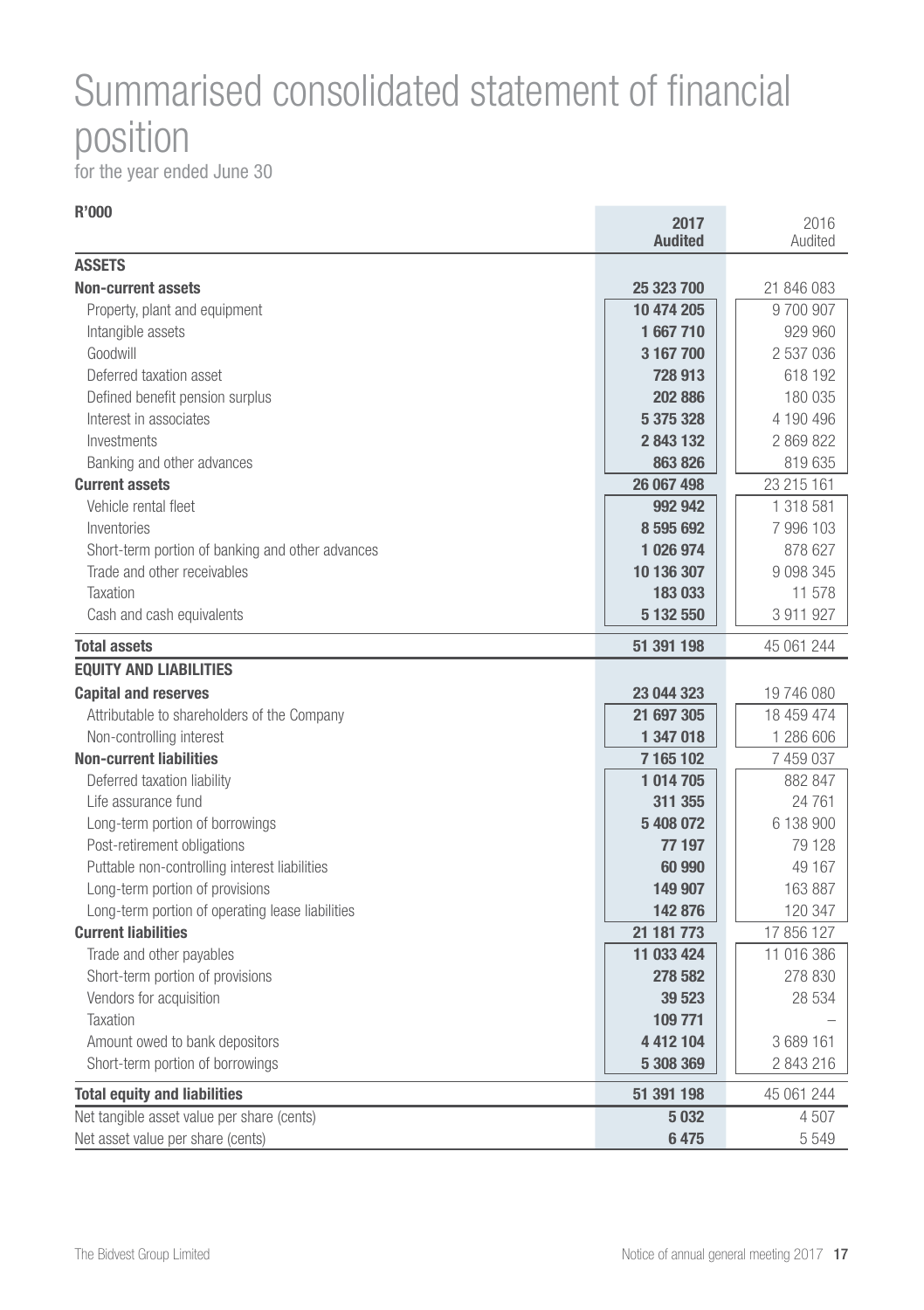### Summarised consolidated statement of changes in equity

for the year ended June 30

| <b>R'000</b>                                                                           |                        |                    |
|----------------------------------------------------------------------------------------|------------------------|--------------------|
|                                                                                        | 2017<br><b>Audited</b> | 2016<br>Audited    |
|                                                                                        |                        |                    |
| <b>Shareholders' interest</b>                                                          |                        |                    |
| Issued share capital                                                                   | 16770                  | 16770              |
| Balance at beginning of the year                                                       | 16770                  | 16758              |
| Shares issued during the year                                                          |                        | 12                 |
| Share premium arising on shares issued                                                 | 379 792                | 379 792            |
| Balance at beginning of the year                                                       | 379792                 | 297 298            |
| Shares issued during the year                                                          |                        | 82 580             |
| Share issue costs                                                                      |                        | (86)               |
| Foreign currency translation reserve                                                   | 286 628                | 393 429            |
| Balance at beginning of the year                                                       | 393 429                | 5 149 394          |
| Current year movement                                                                  | (105 885)              | 4 147 359          |
| Realisation of reserve on disposal and or unbundling of subsidiaries and or associates | (916)                  | (8 903 324)        |
| Hedging reserve                                                                        | 6489                   | 25 5 26            |
| Balance at beginning of the year                                                       | 25 5 26                | 25 383             |
| Fair value movements during the year                                                   | (26 440)               | 2 2 5 7            |
| Taxation recognised directly in reserve                                                | 7403                   | (238)              |
| Realisation of reserve on disposal and or unbundling of subsidiaries and or associates |                        | (1876)             |
| Equity-settled share-based payment reserve                                             | (14787)                | 67 002             |
| Balance at beginning of the year                                                       | 67002<br>143712        | 310 416            |
| Arising during the year                                                                |                        | 259 226            |
| Taxation recognised directly in reserve                                                | 81 779                 | 146 745            |
| Utilisation during the year                                                            | (307 280)              | (762053)           |
| Realisation of reserve on disposal and or unbundling of subsidiaries and or associates |                        | 3 2 0 5<br>109 463 |
| Transfer to retained earnings                                                          | 20 279 261             | 17 108 032         |
| Retained earnings<br>Balance at the beginning of the year                              | 17 108 032             | 31 558 166         |
| Attributable profit                                                                    | 4769940                | 81 501 555         |
| Change in fair value of available-for-sale financial assets                            | 2527                   | (2, 244)           |
| Net remeasurement of defined benefit obligations during the year                       | 7 3 5 9                | 9721               |
| Transfer of reserves as a result of changes in shareholding of subsidiaries            | (118000)               | (45 592)           |
| Taxation direct in equity arising from transactions with subsidiaries                  | 47 664                 |                    |
| Remeasurement of put option liability                                                  | (8676)                 | (787)              |
| Net dividends paid                                                                     | (1529585)              | (3149552)          |
| Dividend in specie on unbundling of subsidiaries                                       |                        | (92533240)         |
| Taxation direct in equity arising from dividend in specie                              |                        | (120532)           |
| Transfer from equity-settled share-based payment reserve                               |                        | (109 463)          |
| Treasury shares                                                                        | 743 152                | 468 923            |
| Balance at the beginning of the year                                                   | 468 923                | (985 225)          |
| Shares disposed of with the unbundling of subsidiaries                                 |                        | 420 288            |
| Reduction in the value of treasury shares arising on receipt of unbundled shares       |                        | (231 417)          |
| Shares disposed of in terms of share incentive scheme                                  | 274 229                | 1 265 277          |
|                                                                                        | 21 697 305             | 18 459 474         |
| Equity attributable to non-controlling interest                                        |                        |                    |
| Balance at beginning of the year                                                       | 1 286 606              | 1 338 044          |
| Other comprehensive income                                                             | 86782                  | 217408             |
| Attributable profit                                                                    | 98 649                 | 194 304            |
| Movement in foreign currency translation reserve                                       | (11902)                | 23 176             |
| Net remeasurement of defined benefit obligations during the period                     | 35                     | (72)               |
| Dividends paid                                                                         | (129384)               | (141302)           |
| Movement in equity-settled share-based payment reserve                                 | (567)                  | 562                |
| Changes in shareholding                                                                | (14419)                | (6666)             |
| Grant of puttable options to non-controlling interests                                 |                        | (68944)            |
| Transfer of reserves as a result of changes in shareholding of subsidiaries and other  |                        |                    |
| transactions with subsidiaries                                                         | 118 000                | 45 592             |
| Non-controlling interest of disposed or unbundled subsidiaries                         |                        | (98068)            |
|                                                                                        | 1 347 018              | 1 286 606          |
| <b>Total equity</b>                                                                    | 23 044 323             | 19 746 080         |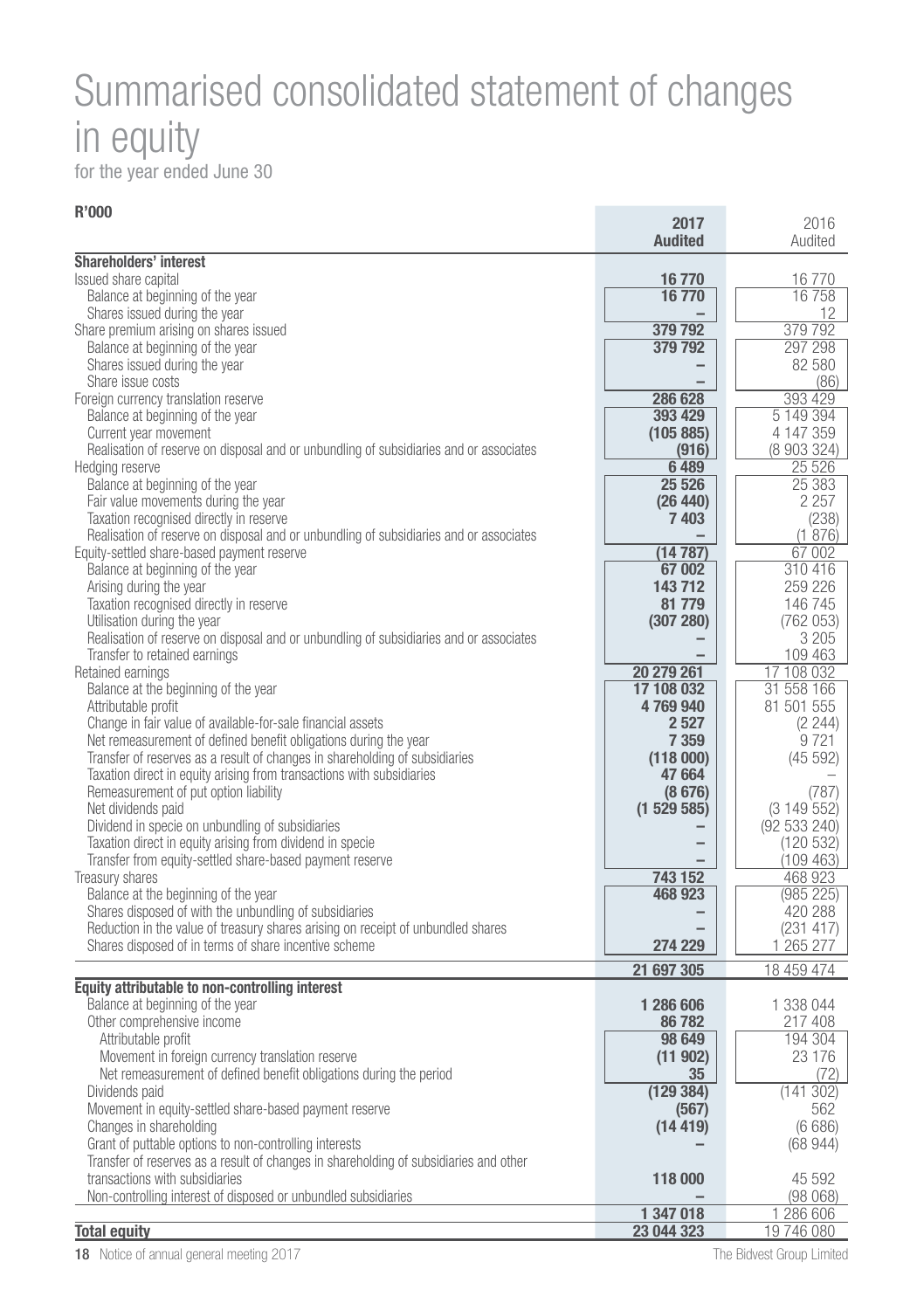### Summarised segmental analysis

for the year ended June 30

| R'000                       |                        |                 |                |
|-----------------------------|------------------------|-----------------|----------------|
|                             | 2017<br><b>Audited</b> | 2016<br>Audited | $\%$<br>change |
| <b>REVENUE</b>              |                        |                 |                |
| <b>Bidvest South Africa</b> | 69 679 523             | 67 298 077      | 3,5            |
| Automotive                  | 24 182 054             | 24 062 557      | 0,5            |
| <b>Commercial Products</b>  | 8 0 25 20 2            | 6 013 106       | 33,5           |
| Electrical                  | 5 667 087              | 5 375 014       | 5,4            |
| <b>Financial Services</b>   | 4 009 127              | 3 336 302       | 20,2           |
| Freight                     | 4 986 641              | 6 013 814       | (17,1)         |
| Office and Print            | 9670916                | 10 076 465      | (4,0)          |
| Services                    | 13 138 496             | 12 420 819      | 5,8            |
| <b>Bidvest Namibia</b>      | 3794668                | 3 858 949       | (1,7)          |
| <b>Bidvest Corporate</b>    | 1 592 071              | 1726387         | (7, 8)         |
| Properties                  | 489 124                | 411 938         | 18,7           |
| Corporate and investments   | 1 102 947              | 1 314 449       | (16,1)         |
|                             | 75 066 262             | 72 883 413      | 3,0            |
| Inter Group eliminations    | (4068261)              | (4 642 312)     |                |
|                             | 70 998 001             | 68 241 101      | 4,0            |
| <b>TRADING PROFIT</b>       |                        |                 |                |
| <b>Bidvest South Africa</b> | 5 632 476              | 5 295 391       | 6,4            |
| Automotive                  | 663 395                | 674 709         | (1,7)          |
| <b>Commercial Products</b>  | 688 571                | 463 654         | 48,5           |
| Electrical                  | 350 173                | 317 440         | 10,3           |
| <b>Financial Services</b>   | 625 303                | 582 204         | 7,4            |
| Freight                     | 1 070 257              | 1019816         | 4,9            |
| Office and Print            | 657 692                | 706 295         | (6, 9)         |
| Services                    | 1577085                | 1 531 273       | 3,0            |
| <b>Bidvest Namibia</b>      | 86 470                 | 296 662         | (70, 9)        |
| <b>Bidvest Corporate</b>    | 297 991                | 161 426         | 84,6           |
| Properties                  | 428 566                | 366 583         | 16,9           |
| Corporate and Investments   | (130 575)              | (205 157)       | 36,4           |
|                             | 6 016 937              | 5753479         | 4,6            |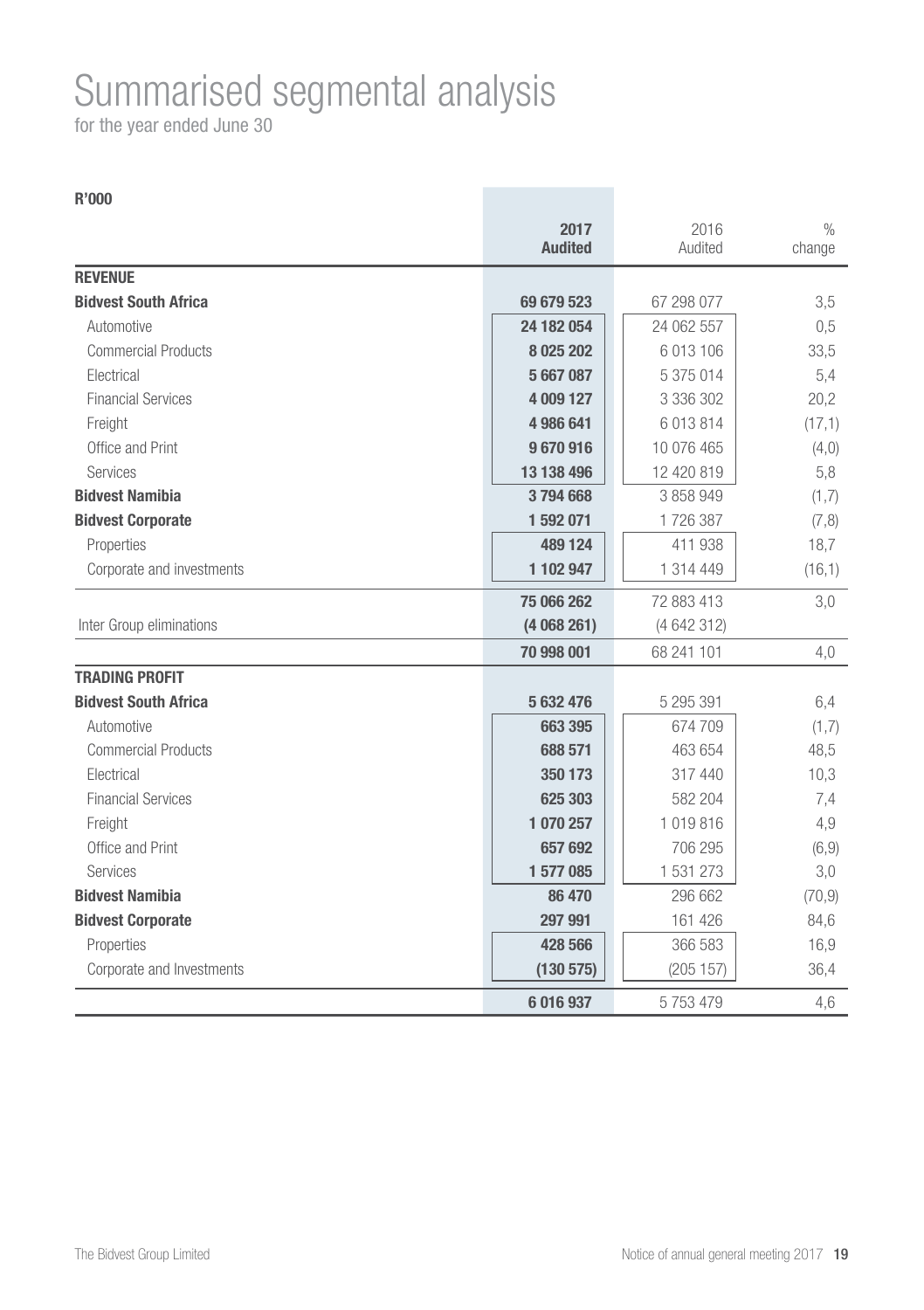### Message to shareholders

#### Introduction

Bidvest (the Company or the Group) is a leading trading, distribution and services group, operating through seven divisions: Services, Freight, Automotive, Office and Print, Commercial Products, Financial Services and Electrical. The Group owns 52,0% of Bidvest Namibia and a significant Bidvest-occupied property portfolio. Bidvest continues to hold investments in Adcock Ingram (38,4%), Comair (27,2%), Mumbai Airport (6,75%), as well as other listed and unlisted investments.

#### **Highlights**

Bidvest has delivered a solid trading result in an exacting market, characterised by a lack of economic growth and declining consumer spend, as well as significant business and political uncertainty. The benefits of a diversified portfolio and the quality of the underlying businesses are evident in the performance of the South African trading operations where five of Bidvest's seven divisions, as well as Bidvest Properties, delivered growth in trading profit. The Automotive division, while not growing profits, managed to perform ahead of a very challenging market. Exceptional cost discipline and driving down the cost of doing business helped to support growth in most of the businesses that faced deflationary pressure.

South African operations delivered improved trading results in most divisions, with trading profit increasing by 6,4% against revenue growth of 3,5%. The results were bolstered by a strong focus on clients and solutions, as well as the acquisition of Brandcorp (effective 1 October 2016) in the Commercial Products division and smaller bolt-on acquisitions in the Electrical and Financial Services divisions. Bidvest Namibia continued to be impacted by a lack of fishing quotas and a recessionary macro-economic environment. Bidvest Corporate benefited from mark-to-market fair value adjustments on various investments, an exceptional performance from the property division and reduced losses in the UK.

Strong profitability gains were achieved at Adcock Ingram and Comair, which notably increased Bidvest's share of profits from these associated companies and prompted a reversal of previous impairments, arising from an increase in their respective market values. These financial impacts contributed to a more than doubling of basic earnings per share to 1 430,3 cents (2016: 692,6 cents). Headline earnings per share increased by 5,1% to 1 108,2 cents (2016: 1 054,1 cents).

#### Financial overview

Group revenue increased 4,0% to R71,0 billion (2016: R68,2 billion), with R1,7 billion of the increase attributable to the contribution from Brandcorp. The disposal of Manica, effective 30 June 2016, reduced revenue in the Freight division by R1,3 billion in the current year. On a comparable basis, revenue (excluding Manica and Brandcorp) increased by 3,5%.

Gross profit margin was fairly stable at 29,1% (2016: 29,2%). The inclusion of the higher margin Brandcorp business served to support the overall margin, against Bidvest Namibia's margins that were decimated by challenging operating conditions and Financial Services' margins which were diluted by low margin trade flow business.

Operating expenses were well controlled, increasing by a modest 3,6%. This result is even more impressive in the context of the distortions from the Manica and Brandcorp transactions. Excluding the effects of these material transactions, like-for-like expenses were well contained and increased by 1,7%.

Commercial Products, Electrical, Financial Services, Freight and Services contributed positively to the growth in the trading profit. Automotive and Office and Print profits were slightly down, while Bidvest Namibia suffered a significant decline.

Income from investments increased by 34,5% to R210,8 million. This outcome was the result of a range of realised and unrealised gains and losses during the year in some of the listed and unlisted investments. The insurance investment portfolio yielded a lower return compared to the prior year.

Trading profit grew 4,6% to R6,0 billion (2016: R5,8 billion), with a trading margin of 8,5% (2016: 8,4%).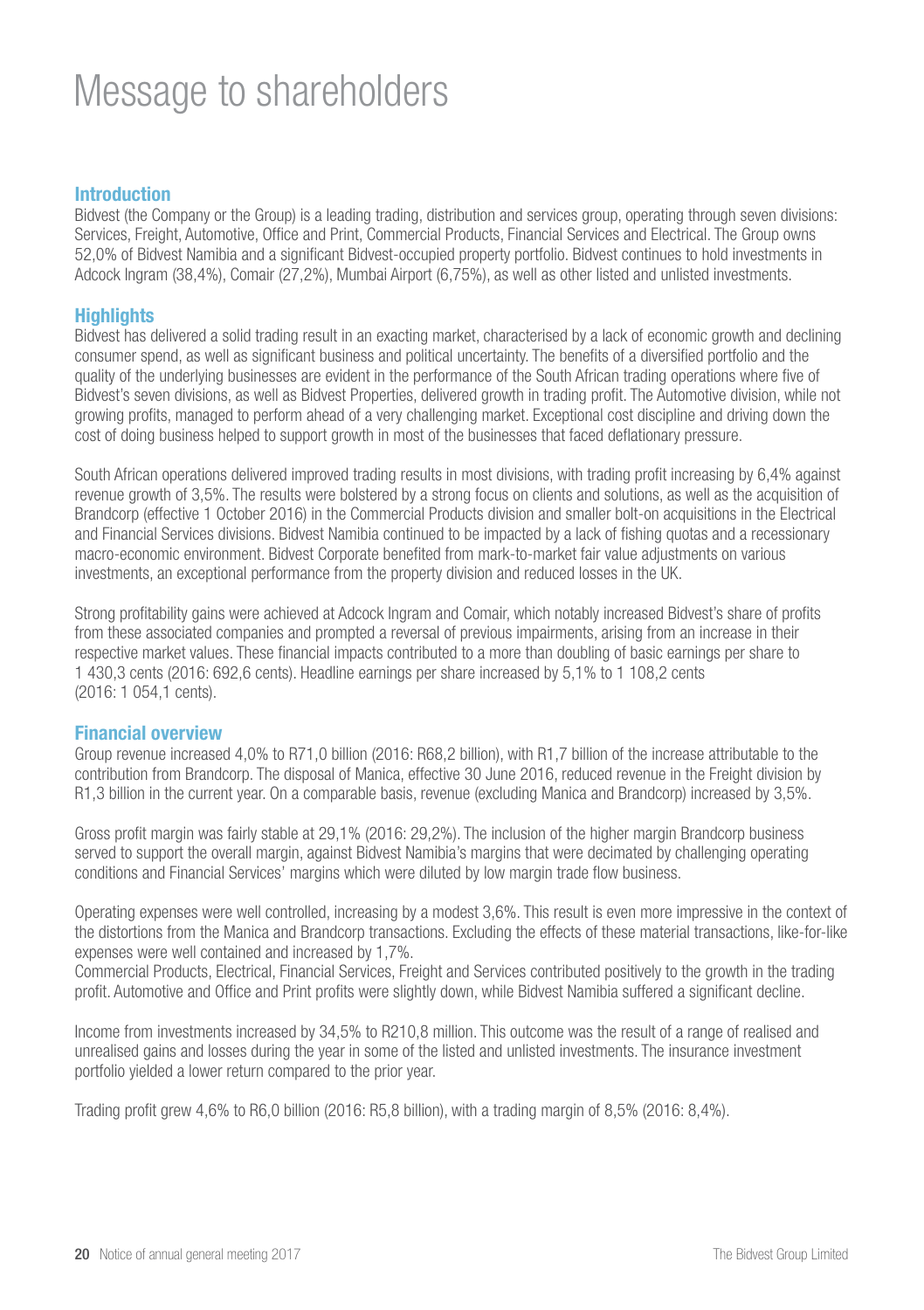Net capital items contributed profits of R1,0 billion in 2017, relative to losses of R1,2 billion in the prior year. The investments in Adcock Ingram and Comair benefited from positive mark-to-market adjustments relative to negative adjustments for the 2016 financial year. Both Adcock Ingram and Comair reported substantially better results in the 2017 financial year.

Net finance charges were 14,9% higher at R1,1 billion (2016: R0,9 billion), driven by an increase in net debt due to the Brandcorp acquisition and an increase in the weighted average interest rate.

Share of profit from associates increased by 152,8%, due to the improved performances in Adcock Ingram and Comair.

Bidvest's headline earnings increased by 6,2% to R3,7 billion (2016: R3,5 billion) and HEPS by 5,1% to 1 108,2 cents per share. The number of weighted average shares in issue increased.

Bidvest continues to maintain a conservative approach to gearing and net debt levels are acceptable at R5,6 billion (2016: R5,1 billion). Stable net debt to EBITDA at 0,7 times and EBITDA interest cover of 7,2 times (2016: 8,0 times), are comfortably above the Group's conservative targets, providing ample capacity for further expansion.

Cash generated by operations at R6,9 billion, was marginally lower than the R7,0 billion generated in the prior year. The Group absorbed R368 million of working capital in the current year compared to a release of R297 million in the prior year. This was mainly due to substantial project deliveries in the fourth quarter of the 2017 financial year.

An amount of R773 million was recognised on the sale of non-core assets including Cargo Carriers, Cullinan, approximately half of the Bidcorp shares and various other listed shares.

Following Moody's Investors Service's downgrade of South Africa's sovereign rating in June 2017, the rating agency also lowered Bidvest's global scale long and short-term counterparty credit ratings to Baa3/P-3 from Baa2/P-2, respectively. The outlook is negative. Bidvest's national scale rating has remained unchanged at Aa1.za/P-1.za.

#### **Acquisitions**

During the year, the Group acquired 100% of Brandcorp with effect from 1 October 2016. Brandcorp is a value-added distributor of niche industrial and consumer products trading under the industrial brands, Matus, Renttech, Burncrete, Moto Quip, Leisure Quip and consumer brands, Cellini and MIC Prestige. The acquisition forms part of the Commercial Products segment and enabled the Group to expand its range of complementary products and services.

Bidvest also announced the acquisition of 100% of Noonan for EUR175 million in July 2017. Noonan is an integrated facility management services and solutions provider with a 40-year track record. Its services range from cleaning and security to building services and facilities management and include soft, technical and ancillary services. Noonan employs more than 13 000 people and operates throughout the Republic of Ireland and in the United Kingdom, with 40% of its revenue derived from the latter. Noonan has deep management experience, supported by strong business technology, and has demonstrated strong client retention over the years. SA Reserve Bank approval has been obtained and the transaction has therefore, become unconditional. The transaction was effective 1 September 2017.

The acquisition of Noonan is in line with Bidvest's stated strategic intent to expand its presence beyond South Africa in niche, asset light businesses that will benefit from Bidvest's capabilities and expertise.

In addition, the Group made several less significant acquisitions and disposals during the year, as part of its strategy to grow through organic as well as acquisitive means.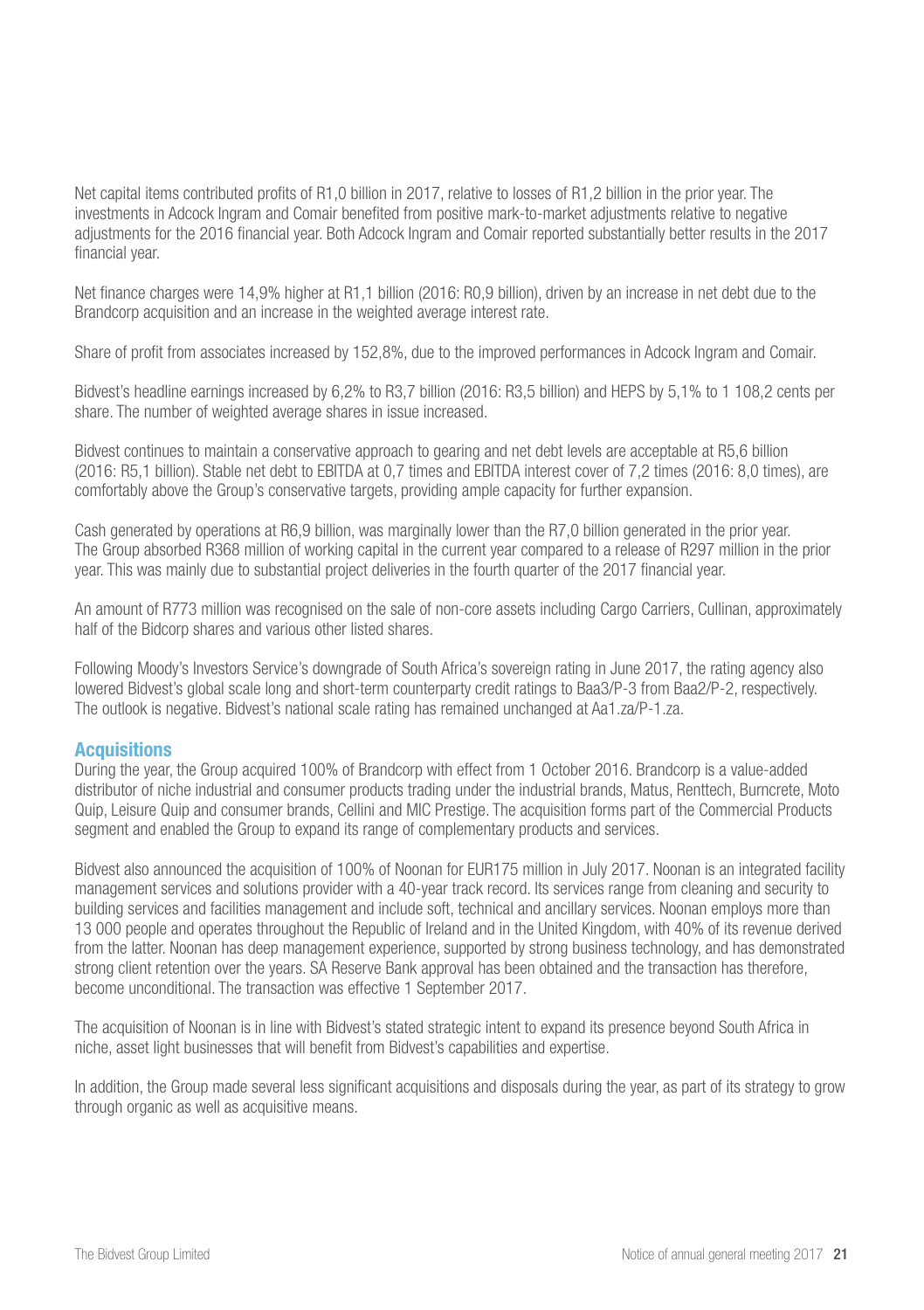### Message to shareholders continued

#### **Prospects**

Current economic data points to moderately improving economic conditions. This trend is supported by higher commodity prices and improving consumer confidence as evidenced by the latest retail statistics. Accordingly, we expect trading conditions to improve marginally in the coming year.

Against this background, a continued strong focus on expense control and asset management remain essential ingredients to ensure outperformance through the business cycles.

The Group will continue to actively explore selective acquisitive opportunities in local and international markets, to complement existing product and service offerings. Bidvest maintains a sound financial position and a strong balance sheet with adequate headroom to support its aspirations in this regard. The monetisation of the remaining non-core assets will continue.

#### Divisional review

#### **Services**

This is a large and diverse division operating in numerous areas of service. The division continued to perform satisfactorily, increasing its trading profit by 3,0%. The Security and Allied clusters performed well, with Protea Coin again being a star performer. Bidvest Facilities Management achieved good results as it secured several new integrated contracts. The annuity based businesses all performed above expectations. The project-based industrial businesses and the Travel cluster generated disappointing results.

#### **Freight**

The division performed pleasingly with trading profit up 4,9%. Revenue, after removing Manica from the prior year, was up 6,0%. The financial performance was supported by an uptick in mineral exports, particularly manganese, copper and chrome, and strong liquid volumes. Agricultural volumes fell short of expectations. The commissioning of the new Puma fuel tanks in Richards Bay contributed to the increase in petroleum volumes. Excellent cost control added to profitability.

#### Automotive

Bidvest Automotive delivered a satisfactory performance against a new vehicle dealer market that has contracted by 8,2% in the year to June 2017 and new vehicle margins came under extreme pressure. Revenue was flat and trading profit was marginally down at 1,7%. Improved balance has been achieved in the contribution from new vehicles, used vehicles, service and parts, which has been critical to offset the volume declines and margin pressures in new vehicle sales. Used vehicle volumes have stabilised and related activities achieved strong growth. Non-performing dealers and franchises were exited this year. Bidvest Car Rental grew volumes and secured rental rate increases. Fleet utilisation was, however, lower and accident incidents and costs higher.

#### Office and Print

Revenue declined by 4,0% and trading profit by 6,9%, after being down 14% at half-year. Year-on-year revenue comparisons are distorted by the non-recurrence of the Tanzanian voter registration project and the disposal of Kolok Mozambique. The division's trading profit result was negatively impacted by a decline in volume and pricing pressure at Kolok, together with margin erosion and foreign exchange effects at Konica Minolta. Overall gross margin, however, continued to be well managed and operating expenses were exceptionally well-controlled. Operating cash generation and asset management was excellent. Zonke, Silveray and Packaging performed especially well and Waltons' turnaround strategy is bearing fruit. Three bolt-on acquisitions were concluded in the Paper and Printing areas.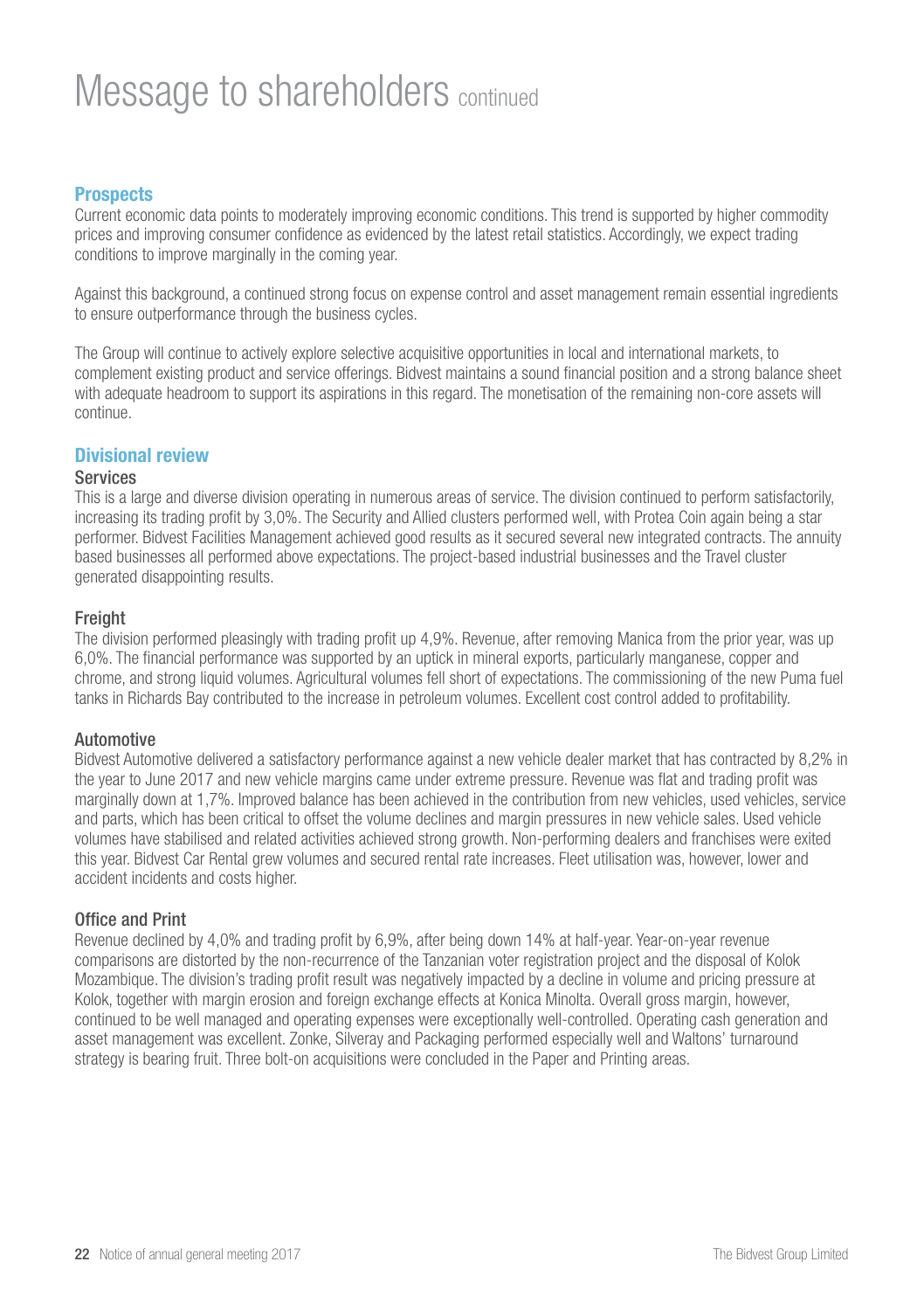#### Commercial Products

The division produced good results, delivering a 48,5% increase in trading profit. The results include the acquisition of the Brandcorp group of companies during the year. Excluding the Brandcorp acquisition, revenue and trading profit increased by a commendable 4%, in a tough trading environment. A shift in mix towards the higher yielding Brandcorp companies assisted in increasing margins, despite price pressure from customers and price deflation. Excellent results were achieved in Plumblink, Bidvest Materials Handling, Academy Brushware and Home of Living Brands. Yamaha experienced headwinds. Brandcorp performed in line with expectations, with Renttech and Burncrete achieving excellent results.

#### Financial Services

Bidvest Bank and the Insurance cluster reported a pleasing set of results. Trading profit increased by 7,4%, with a strong contribution from Bidvest Bank. The bank's corporate advances increased by 26,5% and deposits grew by 16,6%. The positive performance was driven further by a 14,6% growth in the leasing business and a notable improvement in the Treasury forex margin of the Trading and Investments business. The bank delivered strong improvements in key banking ratios. In June, Moody's Investor Services upgraded Bidvest Bank's long-term national scale rating by two notches from A1 to Aa2.

Positive operating performance in the Insurance cluster was impacted by declining returns on the investment portfolio. Insurance premiums grew by 97,1% and insurance assets increased by 23,0% to R1,8 billion. Compendium was again the star performer with an 88,0% increase in operating profit year-on-year.

#### Electrical

The division has performed well given that the infrastructure development, mining and construction sectors in South Africa remain constrained. The 10,3% increase in trading profit and revenue growth of 5,4% is excellent in this environment. Voltex held its own, with Cabstrut and Electech achieving good growth. The Voltex brand remains strong. The solutions businesses Solid State Power, Versalec Cables and Voltex MVLV Solutions produced impressive results. Eagle Lighting, Technilamp and Mubelo are new diversified businesses in niche markets which will add value going forward.

#### Other investments

#### Bidvest Namibia (52% share)

Difficult macro-economic factors in Namibia contributed to a disappointing overall performance, with trading profit declining by 70,9%. For the Bidfish division, limited quota allocations, a significant decline in prices and higher quota buy-in prices affected profitability. All the other divisions experienced pressure on revenue due to the recession in Namibia and, apart from Properties, reported a decline in profitability. The trading conditions are not expected to ease in the short term. Various cost initiatives have been implemented to improve the operating performance.

On 18 August 2017, shareholders were advised that Bidvest Namibia has entered into discussion, which if successfully concluded, may have a material effect on the price of the Company's securities.

#### Bidvest Corporate

Bidvest Properties performed well with a 16,9% increase in trading profit. A positive mark-to-market adjustment in Bidcorp and an upwards revaluation of the investment in Mumbai International supported the performance of investments. The UK businesses of Mansfield and On Time both showed pleasing improvements over the prior year.

#### **Directorate**

Paul Baloyi resigned from the board in August 2016 and Brian Joffe in August 2017. The board welcomes Nosipho Molope as an independent non-executive director from 2 August 2017.

The board and management of Bidvest wish to thank Brian Joffe, the founder of Bidvest, for his valued leadership since its formation. We wish him well for the future.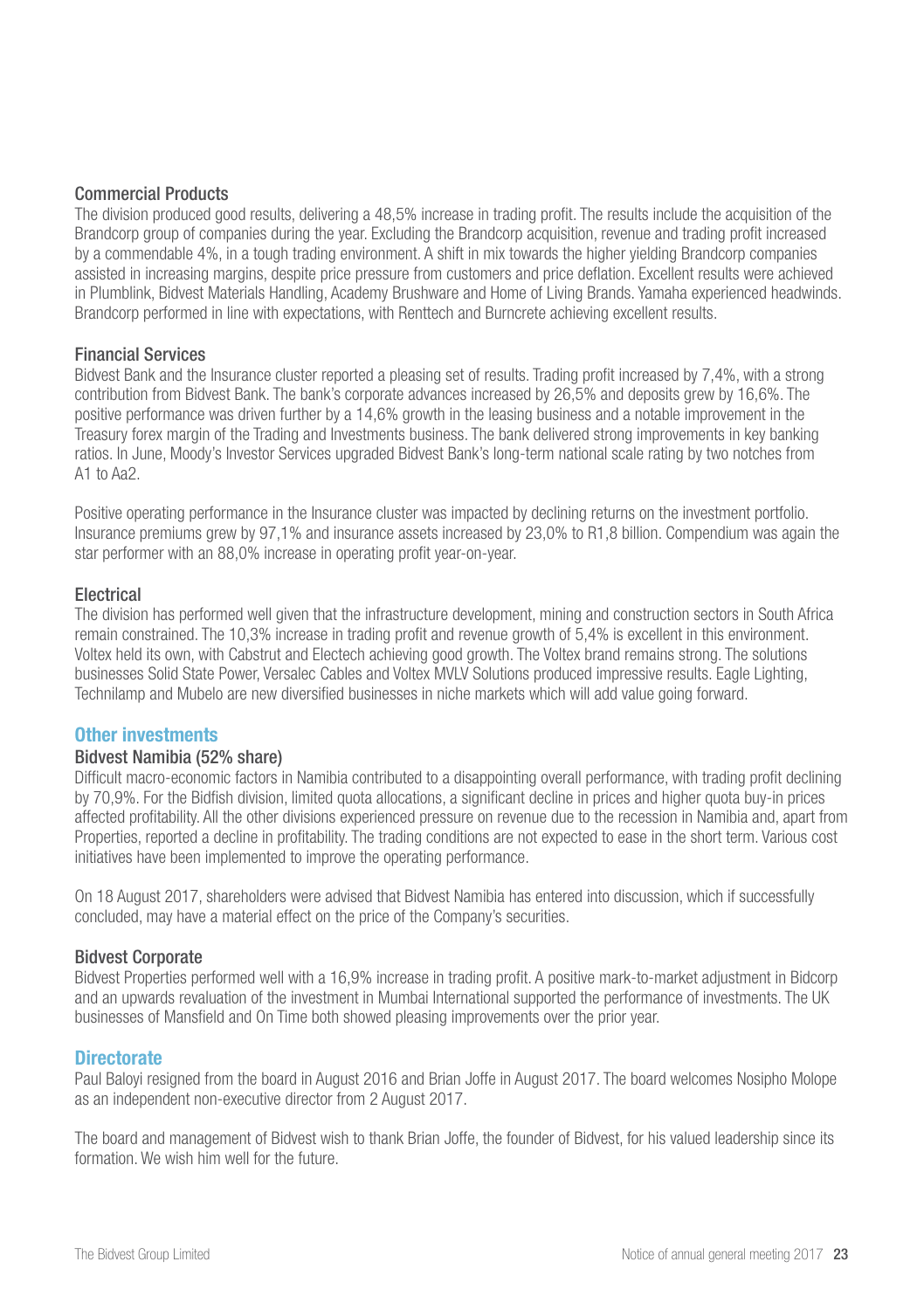### Message to shareholders continued

Bidvest welcome the launch of the "#BusinessBelieves in South Africa" campaign. As advocates of the campaign, the Group pledges its support of ethical business practices. Bidvest reaffirms its commitment to job creation and economic growth through the expansion of its South African operations.

For and on behalf of the board

#### CWL Phalatse L Ralphs

Johannesburg

28 August 2017

#### Dividend declaration

In line with the Group dividend policy, the directors have declared a final gross cash dividend of 264 cents (211,2000 cents net of dividend withholding taxation, where applicable) per ordinary share for the year ended 30 June 2017 to those members registered on the record date, being Friday, 22 September 2017. This brings the total dividend for the year to 491 cents per share (2016: 714 cents). The total dividend is not comparable to the prior year total dividend which was declared as part of the larger Bidvest Group, prior to the unbundling of the foodservice businesses.

The dividend has been declared from income reserves. A dividend withholding taxation of 20% will be applicable to all shareholders who are not exempt.

| Share code:                           | <b>BVT</b>                   |
|---------------------------------------|------------------------------|
| ISIN:                                 | ZAE000117321                 |
| Company registration number:          | 1946/021180/06               |
| Company tax reference number:         | 9550162714                   |
| Gross cash dividend amount per share: | 264 cents                    |
| Net dividend amount per share:        | 211,2000 cents               |
| Issued shares at declaration date:    | 335 404 212                  |
| Declaration date:                     | Monday, 28 August 2017       |
| Last day to trade cum dividend:       | Tuesday, 19 September 2017   |
| First day to trade ex-dividend:       | Wednesday, 20 September 2017 |
| Record date:                          | Friday, 22 September 2017    |
| Payment date:                         | Tuesday, 26 September 2017   |

Share certificates may not be dematerialised or rematerialised between Wednesday, 20 September 2017, and Friday, 22 September 2017, both days inclusive.

For and on behalf of the board

#### CA Brighten

Company secretary

Johannesburg

28 August 2017

Chairman Chief executive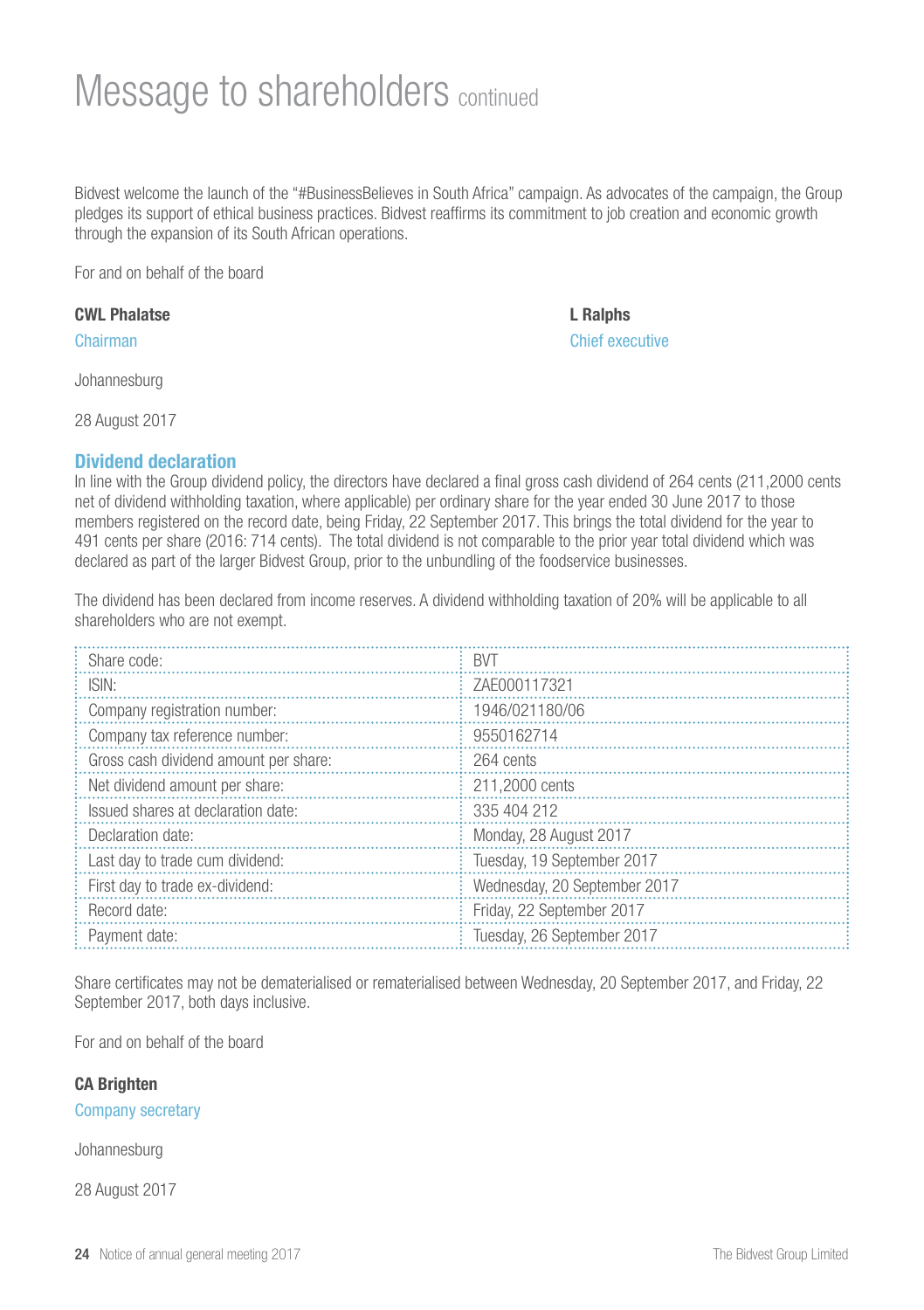### Basis of presentation of summarised consolidated financial statements

These summarised financial statements have been prepared in accordance with the framework concepts and the measurement and recognition requirements of International Financial Reporting Standards (IFRS) and the SAICA Financial Reporting Guides as issued by the Accounting Practices Committee and Financial Reporting Pronouncements as issued by Financial Reporting Standards Council, and includes disclosure as required by IAS 34 Interim Financial Reporting and the Companies Act of South Africa. They do not include all the information required for a complete set of International Financial Reporting Standards (IFRS) financial statements. However, selected explanatory notes are included to explain events and transactions that are significant to an understanding to the changes in the Group's financial position and performance since the last annual consolidated financial statements as at and for the year ended 30 June 2016.

In preparing these summarised financial statements, directors make judgements, estimates and assumptions that affect the application of accounting policies and the reported amounts of assets and liabilities, income and expense. Actual results may differ from these estimates.

The significant judgements made by directors in applying the Group's accounting policies and the key sources of estimation uncertainty were the same as those that applied to the consolidated financial statements as at and for the year ended 30 June 2016.

The summarised and consolidated financial statements have been prepared under the supervision of HP Meijer (BCompt, MBL), Group financial director, and were approved by the board of directors on 25 August 2017.

#### Significant accounting policies

The accounting policies applied in these summarised financial statements are the same as those applied in the Group's consolidated financial statements as at and for the year ended 30 June 2016.

During the year certain operations were reclassified between segments. The comparative period's segmental information has been re-presented to reflect these insignificant changes.

#### Net acquisition of businesses, subsidiaries, associates and investments

During the year the Group acquired 100% of the share capital of Brandcorp with effect from 1 October 2016. Brandcorp is a value added distributor of niche Industrial and Consumer products trading under the Industrial brands, Matus, Renttech, Burncrete, Moto Quip, Leisure Quip and consumer brands, Cellini and MIC Prestige. The acquisition forms part of the Bidvest Commercial Products segment and will enable the Group to expand its range of complementary products and services. Goodwill arose on the acquisition as the anticipated value of future cash flows, that were taken into account in determining the purchase consideration, exceeded the net assets acquired at fair value. The acquisition has been funded with a combination of long-term borrowings and existing cash resources.

The acquisition of Brandcorp contributed R1,8 billion to gross revenue and R198 million to operating profit. Had the acquisition taken place on 1 July 2016, the contribution to revenue would have been R2,6 billion and R252 million to operating profit.

The Group also made a number of less significant acquisitions and disposals during the year. Certain of these acquisitions resulted in insignificant bargain purchase gains. These acquisitions were funded from existing cash resources.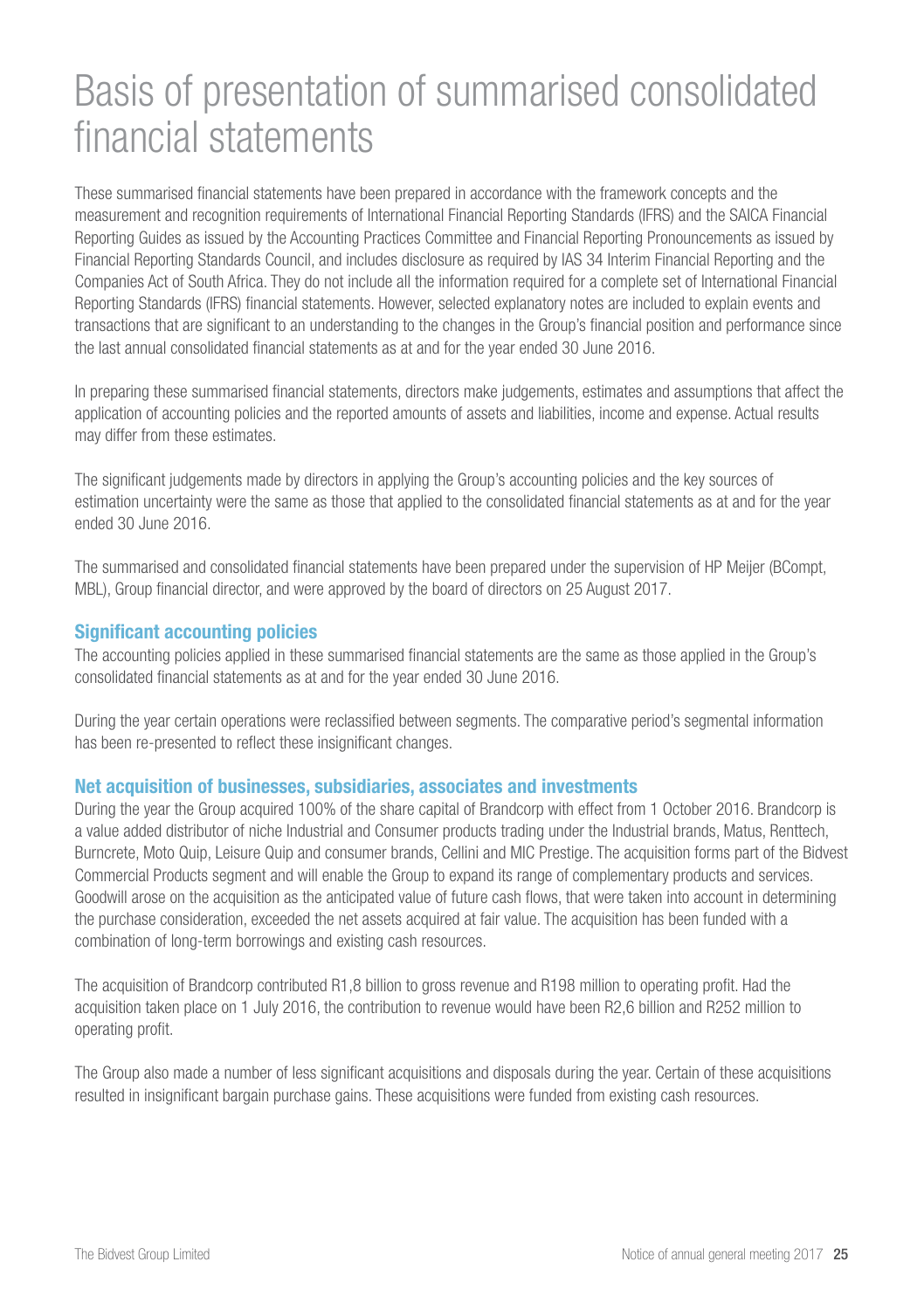### Basis of presentation of summarised consolidated financial statements continued

The following table summarises the net assets acquired and liabilities assumed which have been included in these results from the respective acquisition and disposal dates.

|                                                                           | Brandcorp | Other<br>acquisitions | Total<br>acquisitions | <b>Disposals</b>         | <b>Net</b><br>acquisitions |
|---------------------------------------------------------------------------|-----------|-----------------------|-----------------------|--------------------------|----------------------------|
| Property, plant and equipment                                             | 185 302   | 63 690                | 248 992               | (9192)                   | 239 800                    |
| Deferred taxation                                                         | (116534)  | (7664)                | (124198)              | 14 4 37                  | (109761)                   |
| Interest in associates                                                    | 27 626    | 32 790                | 60416                 | (288441)                 | (228025)                   |
| Investments and advances                                                  |           | 510 124               | 510 124               | (941863)                 | (431 739)                  |
| Inventories                                                               | 572 519   | 58 695                | 631 214               | (56976)                  | 574 238                    |
| Trade and other receivables                                               | 480 411   | 33 576                | 513 987               | (16552)                  | 497 435                    |
| Cash and cash equivalents                                                 | 118 444   | 60 080                | 178 524               | 3 1 7 6                  | 181700                     |
| Borrowings                                                                | (1945120) | (11059)               | (1956179)             | 108                      | (1956071)                  |
| Trade and other payables and                                              |           |                       |                       |                          |                            |
| provisions                                                                | (434 489) | (101 551)             | (536040)              | (11 492)                 | (547532)                   |
| Taxation                                                                  | (9277)    | (5280)                | (14557)               | (649)                    | (15206)                    |
| Intangible assets                                                         | 684 282   | 517                   | 684 799               | (95)                     | 684 704                    |
|                                                                           | (436 836) | 633 918               | 197 082               | (1307539)                | (1110457)                  |
| Non-controlling interest                                                  |           | 15 1 7 9              | 15 179                | (760)                    | 14 4 19                    |
| Realisation of foreign currency<br>translation reserve                    |           |                       |                       | 916                      | 916                        |
| Gain on bargain purchase price                                            |           | (11374)               | (11374)               | $\overline{\phantom{0}}$ | (11374)                    |
| Goodwill                                                                  | 436 836   | 197 362               | 634 198               | (3 212)                  | 630 986                    |
| Net assets acquired (disposed)                                            |           | 835 085               | 835 085               | (1310595)                | (475 510)                  |
| Settled as follows:                                                       |           |                       |                       |                          |                            |
| Cash and cash equivalents acquired/<br>disposed of                        |           |                       | (178524)              | (3176)                   | (181 700)                  |
| Acquisition costs                                                         |           |                       | 24 230                |                          | 24 230                     |
| Net loss on disposal of operations                                        |           |                       |                       | 132 946                  | 132 946                    |
| Net change in vendors for acquisition                                     |           |                       | (10989)               |                          | (10989)                    |
| Receivable arising on disposal of<br>associate                            |           |                       |                       | 203 110                  | 203 110                    |
| Net acquisition (disposal) of businesses,<br>subsidiaries, associates and |           |                       |                       |                          |                            |
| investments                                                               |           |                       | 669 802               | (977715)                 | (307913)                   |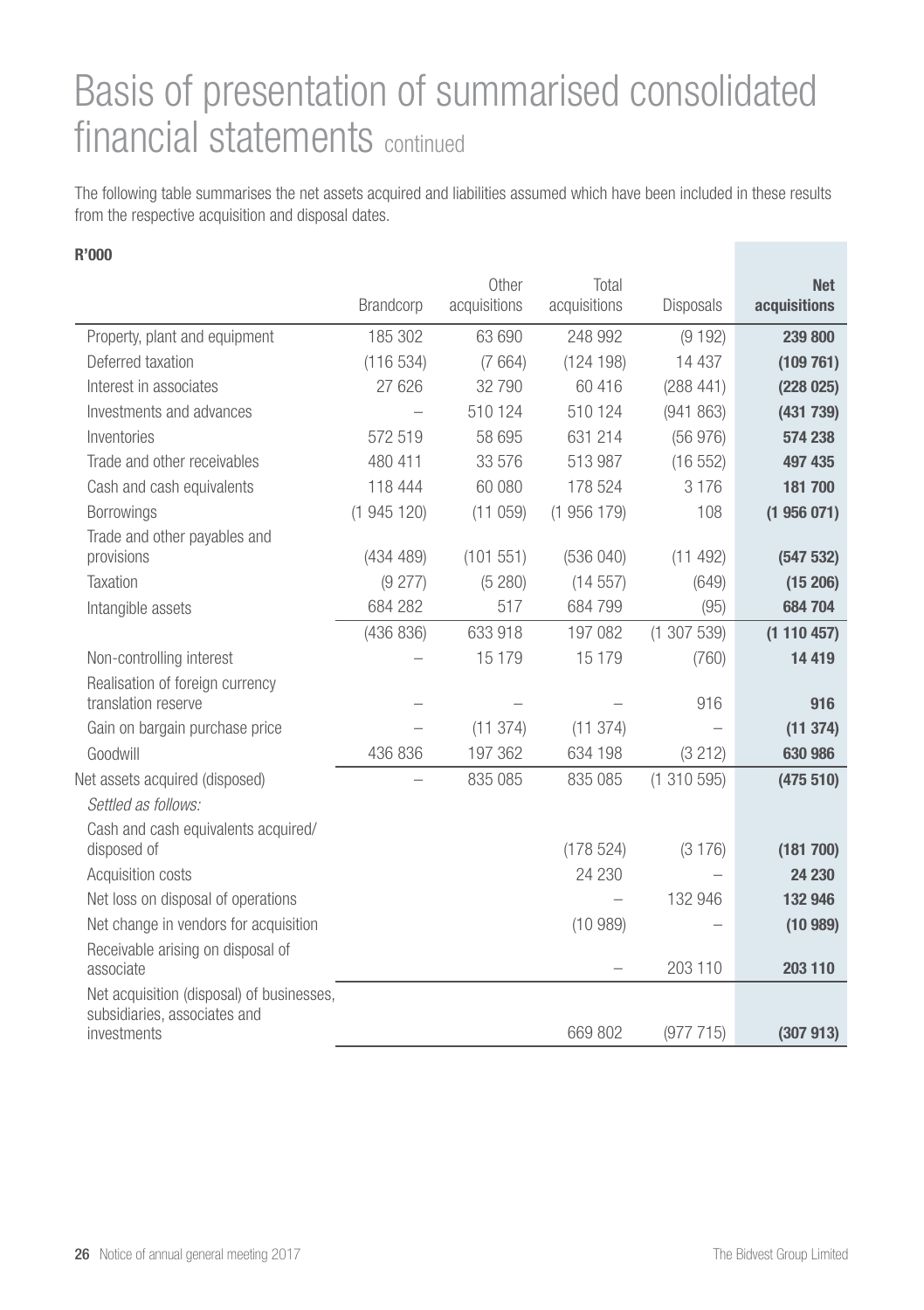#### **Commitments**

Capital expenditure amounting to R1 939 million (2016: R1 138 million) is in respect of property, plant and equipment.

#### Subsequent events

The Group acquired 100% of the shares of Noonan from Alchemy Partners and Noonan's current management. Noonan, which is based and operates throughout the Republic of Ireland and in the United Kingdom, has established a clear leadership position with a 40-year track-record of delivering high-quality integrated facility management services and solutions. Its services include soft, technical and ancillary services, and range from cleaning and security to building services and facilities management. The board believes that Noonan's business model and geographic presence will be complementary to Bidvest's Services division. Several learnings can be shared, and enhanced, thereby improving the Group's overall service offering. The current dual geographic footprint allows for growth optionality into Europe and further afield. South African Reserve Bank approval has been obtained. The transaction is expected to be effective 1 September 2017. The EUR175 million (R2,7 billion) purchase price was settled by way of foreign credit facilities. Three-year variable rate, Euro denominated funding has been secured at an attractive rate.

Other than above, no further subsequent events have been identified.

#### Fair value of financial instruments

The Group's investments of R2 843 million (2016: R2 870 million) include R62 million (2016: R89 million) recorded at cost, R1 785 million (2016: R1 846 million) recorded and measured at fair values using quoted prices (level 1) and R996 million (2016: R935 million) recorded and measured at fair value using factors not based on observable data (level 3). Fair value gains on level 3 investments recognised in the income statement total R95 million (2016: R94 million) and other reductions of R67 million relate to net sales, and foreign exchange losses of R0,4 million recognised in the currency translation reserve.

The Group's effective beneficial interest in the Indian based Mumbai International Airport Private Limited (MIAL) is included in unlisted investment held-for-trade, where the fair value is not based on observable market data (level 3). The carrying value of this investment, based on the directors' valuation at 30 June 2017, is R940 million (US\$72 million) (2016: R853 million (US\$60 million)).

When the Group performs an analysis and notes significant changes in the underlying variables included in the valuation, the value of the investment is reconsidered. As a result of consistent increases in earnings driven off increased passenger numbers the MIAL asset has been revalued in the current year. The updated value was determined as fair value less cost to sell. The calculation used the actual operating results for MIAL based on the most recent financial statements and a median multiple for the peer group which is in a range of  $11.6 - 12.5x$  EBITDA. A 1% change in the multiple or EBITDA used results in US\$1,6 million change in the value. Consideration was also given to an independent expert valuation as well as the Group's prior disposal of the identical sized interest in the 2012 financial year, after adjusting for a control premium achieved in that transaction.

MIAL is a foreign based asset and the ruling year end exchange rate, US\$1 = R13,06 (2016; US\$1 = R14,79), is a further factor that affects the carrying value. The valuation is considered a level 3 type valuation in accordance with IFRS 13 – Fair Value Measurement.

The carrying values of all financial assets and liabilities approximate their fair values, with the exception of borrowings of R10 713 million whose carrying value is R10 716 million.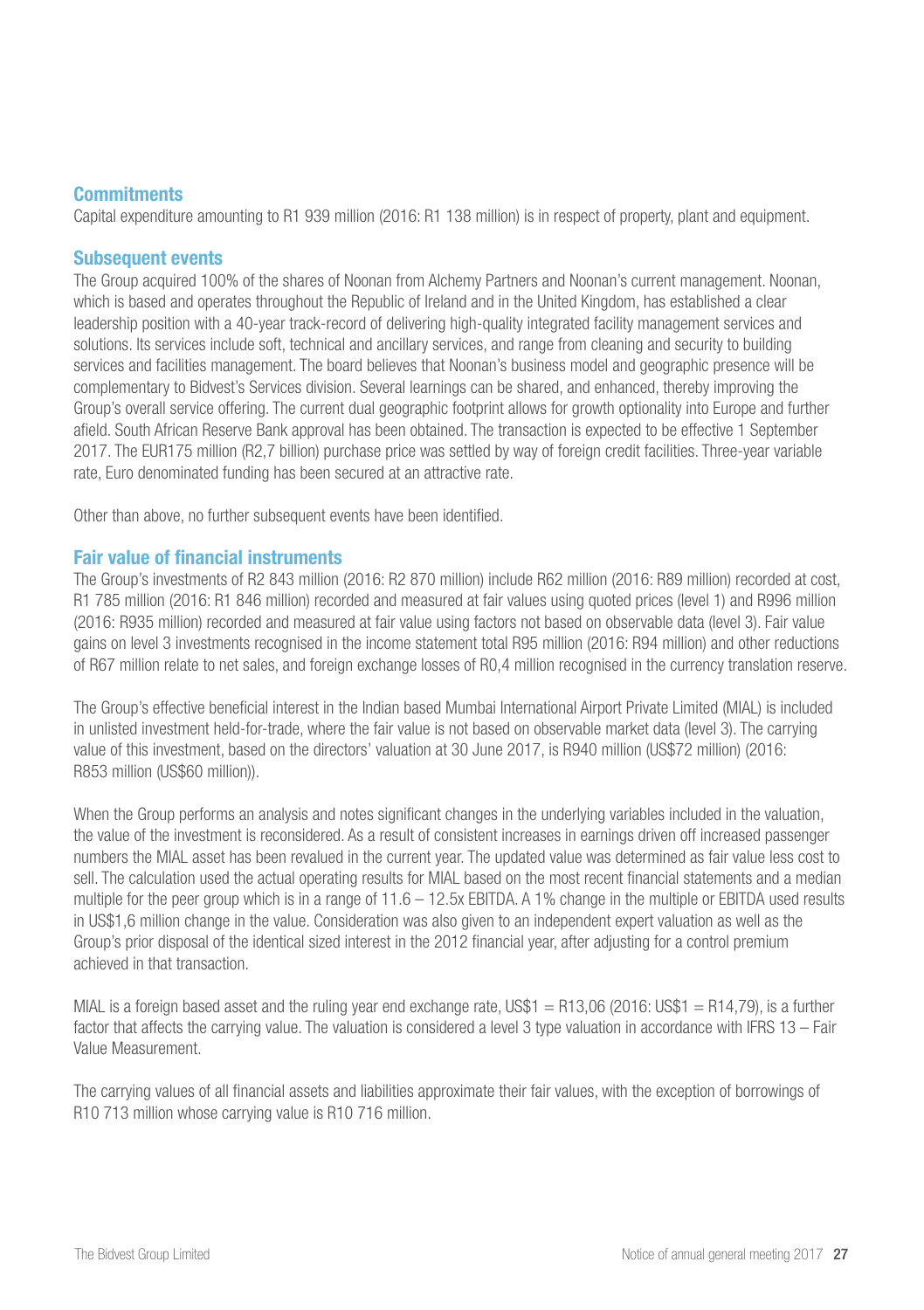### Independent auditor's report on the summarised financial statements

#### TO THE SHAREHOLDERS OF THE BIDVEST GROUP LIMITED

#### **Opinion**

The summarised consolidated financial statements of The Bidvest Group Limited, which comprise the summarised consolidated statement of financial position as at 30 June 2017, the summarised consolidated statements of comprehensive income, changes in equity and cash flows for the year then ended, and related notes, are derived from the audited consolidated financial statements of The Bidvest Group Limited for the year ended 30 June 2017.

In our opinion, the accompanying summarised consolidated financial statements are consistent, in all material respects, with the audited consolidated financial statements of The Bidvest Group Limited, with the requirements of International Accounting Standard 34: *Interim Financial Reportin*g and the requirements of the Companies Act of South Africa as applicable to summary financial statements.

#### Summarised consolidated financial statements

The summarised consolidated financial statements do not contain all the disclosures required by the International Financial Reporting Standards and the requirements of the Companies Act of South Africa as applicable to financial statements. Reading the summarised consolidated financial statements and the auditor's report thereon, therefore, is not a substitute for reading the audited consolidated financial statements and the auditor's report thereon. The summarised financial statements and the audited consolidated financial statements do not reflect the effects of events that occurred subsequent to the date of our report on those consolidated financial statements.

#### The audited consolidated financial statements and our report thereon

We expressed an unmodified audit opinion on the audited consolidated financial statements in our report dated 25 August 2017. That report also includes our communication of key audit matters.

#### Directors' responsibility for the summarised consolidated financial statements

The directors are responsible for the preparation of the summarised consolidated financial statements in accordance with International Accounting Standard 34: *Interim Financial Reportin*g and the requirements of the Companies Act of South Africa and for such internal control as the directors determine is necessary to enable the preparation of the summarised consolidated financial statements that are free from material misstatement, whether due to fraud or error.

#### Auditor's responsibility

Our responsibility is to express an opinion on whether the summarised consolidated financial statements are consistent, in all material respects, with the audited consolidated financial statements based on our procedures, which were conducted in accordance with International Standard on Auditing 810 (Revised), *Engagements to Report on Summary Financial Statements.*

#### Deloitte & Touche

Registered Auditors Per: MH Holme Partner

27 October 2017

20 Woodlands Drive, Woodmead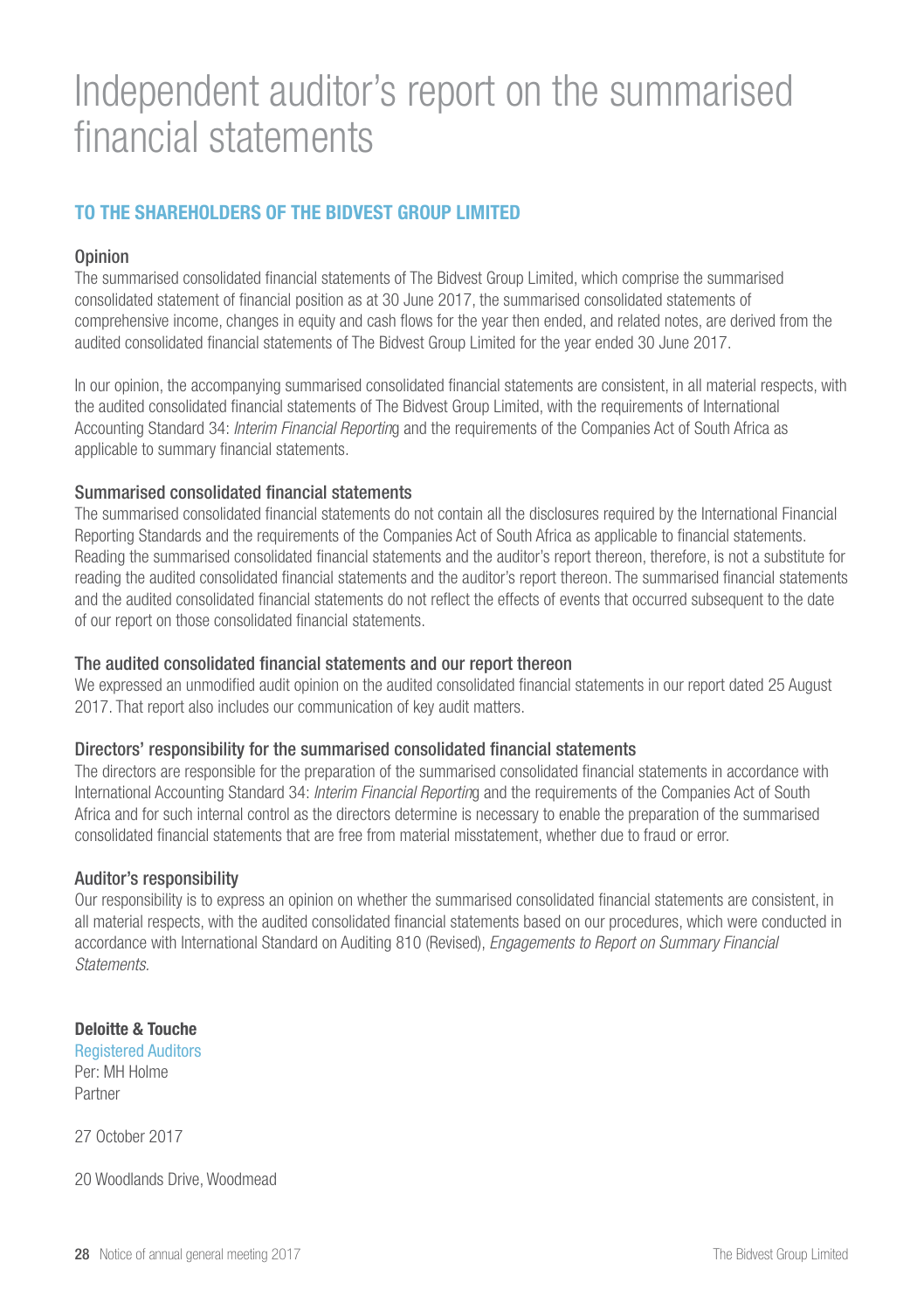### Administration

#### The Bidvest Group Limited

Incorporated in the Republic of South Africa Registration number: 1946/021180/06 ISIN: ZAE000117321 Share code: BVT

#### Group company secretary Craig Brighten

Auditors Deloitte & Touche

#### Legal advisers

Baker & McKenzie Edward Nathan Sonnenbergs Werksmans Inc

#### Bankers

ABSA Bank Limited FirstRand Group Limited Investec Bank Limited Nedbank Limited The Standard Bank of South Africa Limited

#### Share transfer secretaries

Computershare Investor Services Proprietary Limited PO Box 61051 Marshalltown 2107 0861 100 950

#### **Sponsor**

Investec Bank Limited

Group financial director Peter Meijer

Investor relations Ilze Roux

#### Registered office

Bidvest House 18 Crescent Drive Melrose Arch Melrose 2196 South Africa

PO Box 87274 Houghton 2041 South Africa

Telephone +27 (11) 772 8700

#### **Website**

www.bidvest.com E-mail info@bidvest.co.za investor@bidvest.co.za

### Bidvest call line

0860 BIDVEST

#### Ethics line

| Freecall | 0800 50 60 90        |
|----------|----------------------|
| Freefax  | 0800 00 77 88        |
| E-mail   | bidvest@tip-offs.com |
| Freepost | Tip-offs Anonymous   |
|          | 138 Umhlanga Rocks   |
|          | KwaZulu-Natal        |
|          | 4320                 |
|          | South Africa         |